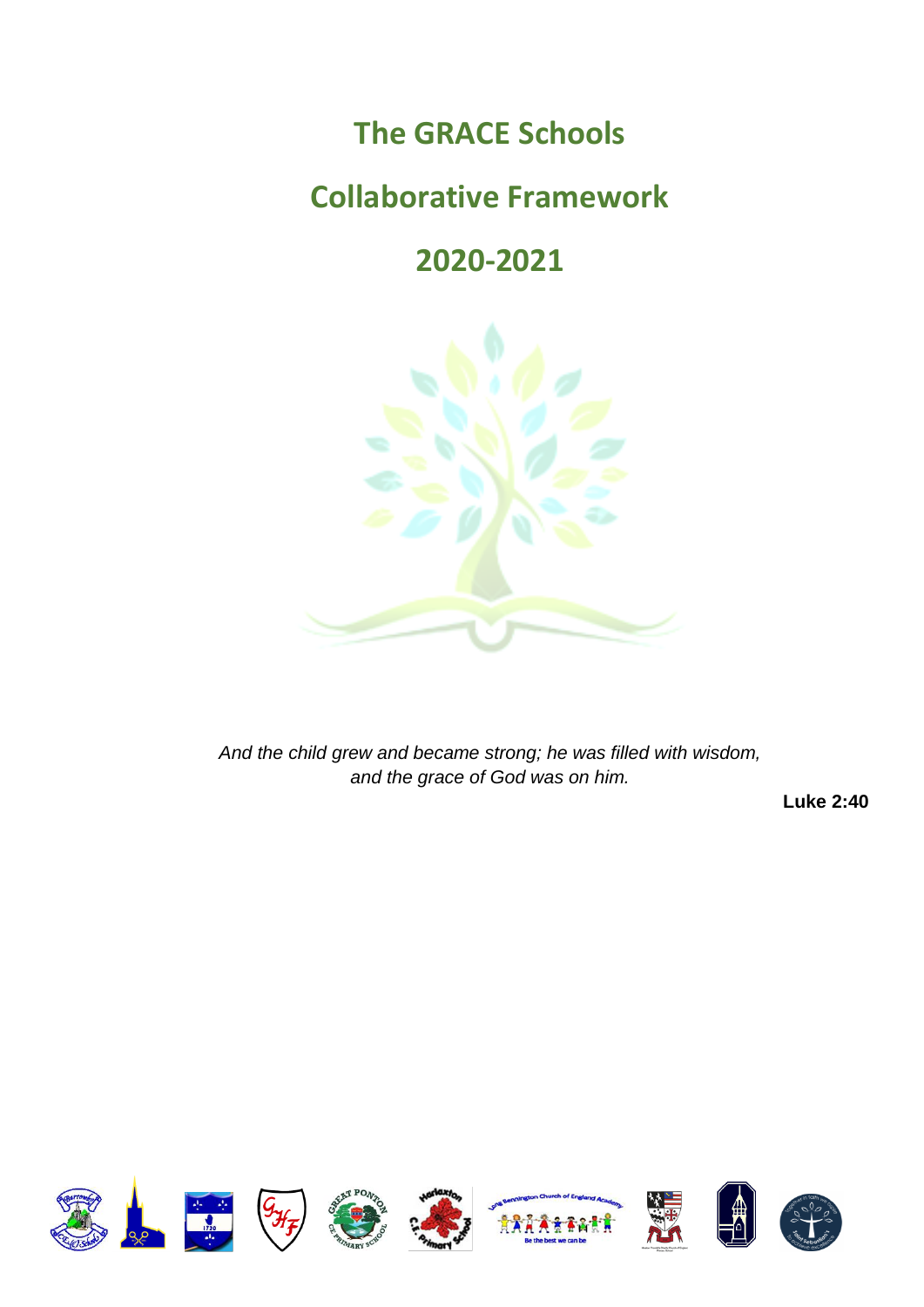# **Contents**

| GRACE School's Collaboration Development Priorities 10 |  |
|--------------------------------------------------------|--|
|                                                        |  |
|                                                        |  |
|                                                        |  |
|                                                        |  |
|                                                        |  |
|                                                        |  |
|                                                        |  |
|                                                        |  |
|                                                        |  |
|                                                        |  |
|                                                        |  |
|                                                        |  |
|                                                        |  |
|                                                        |  |
|                                                        |  |
|                                                        |  |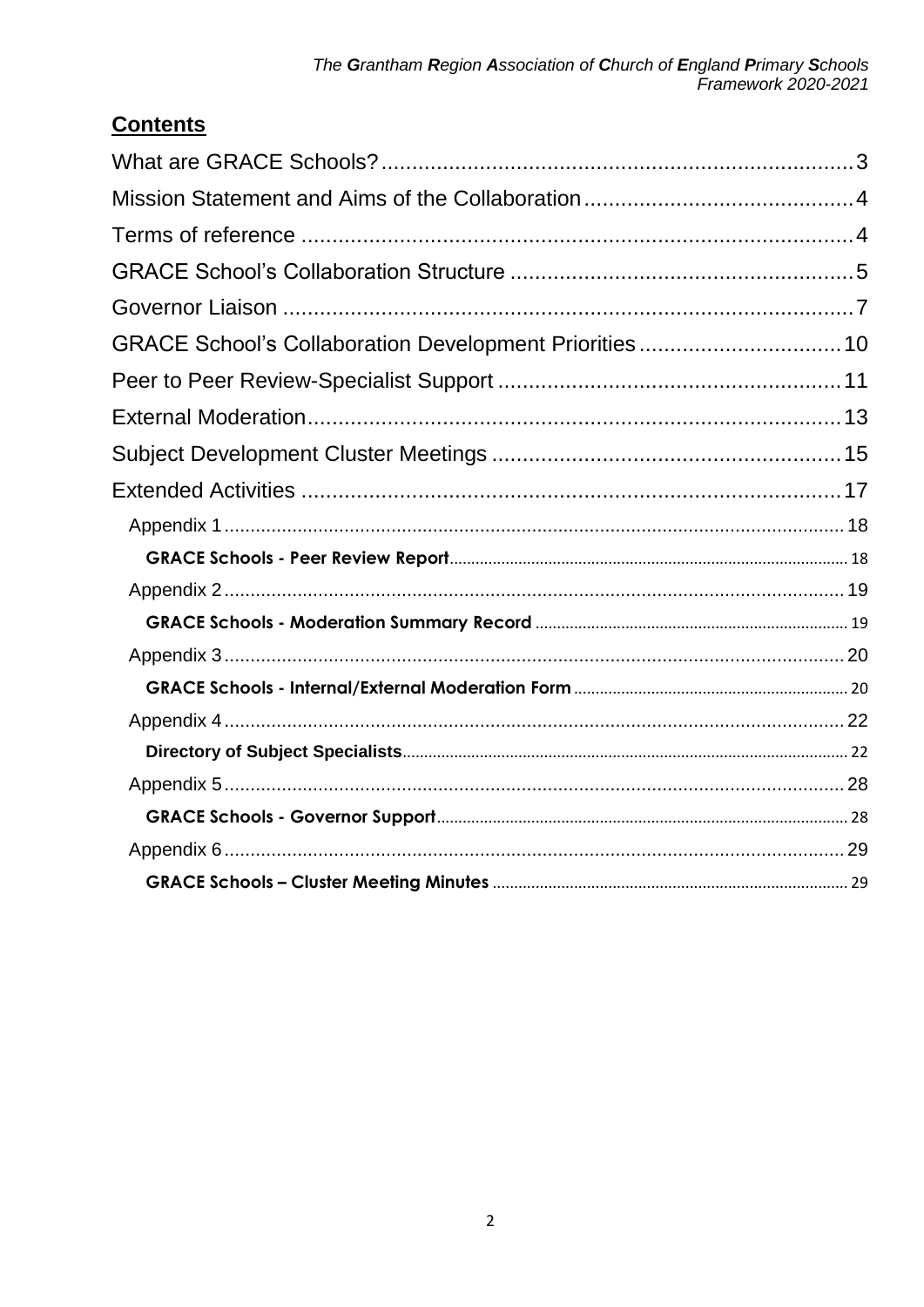## <span id="page-2-0"></span>**What are GRACE Schools?**

The '**G**rantham **R**egion **A**ssociation of **C**hurch of **E**ngland Schools or GRACE Schools' is a group of Church of England Primary Schools, in Grantham, who work closely together to evaluate and enhance their provision and the services which they offer.

Core Group members of the Association are:

- Barrowby Church of England Primary School
- Claypole Church of England Primary School
- Denton Church of England Primary School
- Gonerby Hill Foot Church of England Primary School
- Great Ponton Church of England Primary School
- Harlaxton Church of England Primary School
- Long Bennington Church of England Academy
- Marston Thorold's Charity Church of England Primary School
- Ropsley Church of England Primary School
- St. Sebastian's Church of England Primary School

Partners in the Association are:

- Dudley House
- Bluecoat Meres Primary Academy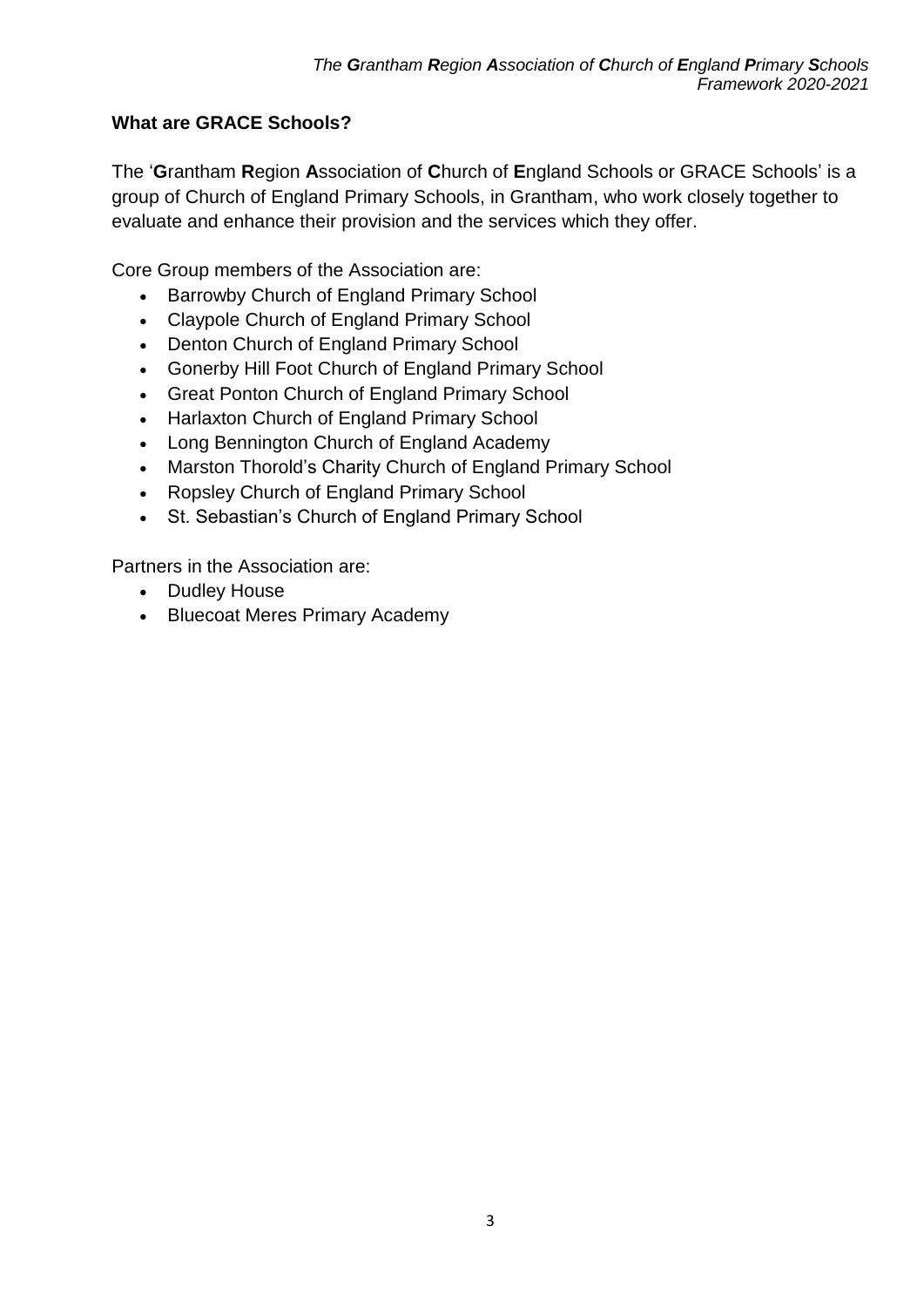### <span id="page-3-0"></span>**Mission Statement and Aims of the Collaboration**

As a GRACE School, each school is committed to working closely with the other schools to:

*create a collaborative framework which will support schools, within the collaboration and provide an external view / validation; challenging where appropriate*

so that pupils irrespective of gender, race, creed or ability; staff; governors and parents can – 'grow together,' so that all can fulfil their potential.

> *And the child grew and became strong; he was filled with wisdom, and the grace of God was on him.*

> > **Luke 2:40**

#### <span id="page-3-1"></span>**Terms of reference**

The GRACE School's Collaboration will act as a strategic body to:

- Coordinate opportunities for pupils to interact and learn from each other;
- Develop strategic roles based on individual skills; and
- Empower and upskill all stakeholders.

This will be achieved through a range of professional development opportunities so that all schools can benefit from:

- An objective view;
- Specialist support and advice;
- Rigour and challenge, within school improvement; and a
- Commitment to be outward looking and stay abreast of current developments.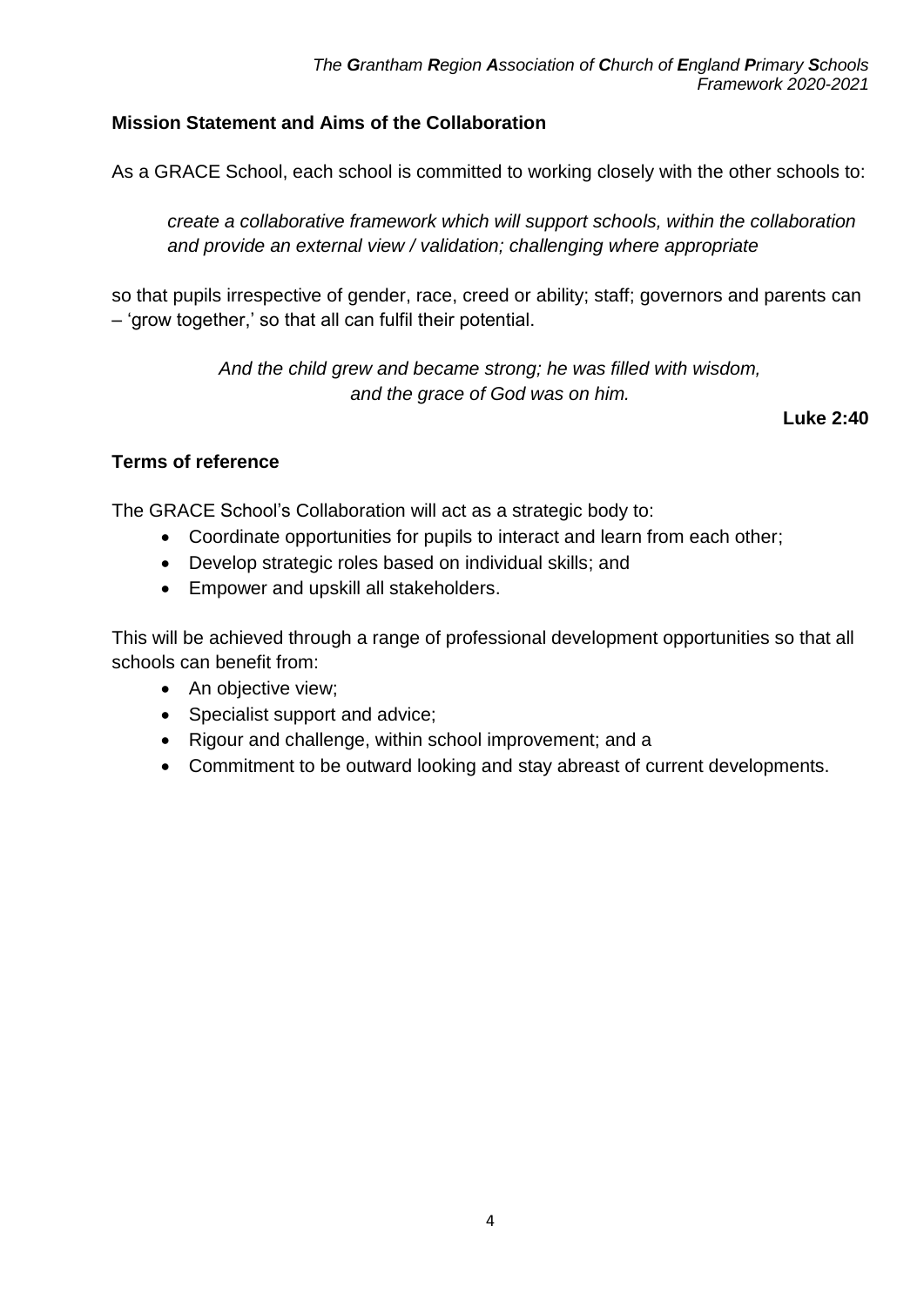#### <span id="page-4-0"></span>**GRACE School's Collaboration Structure**

The aims of the association are facilitated and organised by the Core Group Headteachers of the following schools:

Barrowby Church of England Primary School Len Batey Claypole Church of England Primary School Martyn Wells Denton Church of England Primary School & Sheriden Edwards Harlaxton Church of England Primary School Gonerby Hill Foot Church of England Primary School Jayne Watson Great Ponton Church of England Primary School Keith Leader Long Bennington Church of England Academy David Nicholson Ropsley Church of England Primary School Ann Cook St. Sebastian's Church of England Primary School & Michelle Waddell Marston and Thorold Church of England Primary School

The Core Group meets 6 times, in an academic year to coordinate and feedback on GRACE School's activities. These meetings are scheduled for:

| 1. 28 <sup>th</sup> September | $1-3pm$            | Virtually or at GHF CE Primary School                     |
|-------------------------------|--------------------|-----------------------------------------------------------|
| 2. 23 <sup>rd</sup> November  | HTs-12.30 - 1.45pm | 1.45 - 3.00pm Virtually or at Harlaxton CE Primary School |
| 3. 11 <sup>th</sup> January   | $1-3pm$            | Virtually or at Claypole CE Primary School                |
| 4. 1 <sup>st</sup> March      | HTs-12.30 - 1.45pm | 1.45 - 3.00pm Virtually or at Harlaxton CE Primary School |
| 5. 19 <sup>th</sup> April     | $1-3pm$            | Virtually or Long Bennington Academy                      |
| 6. $14th$ June                | HTs-12.30 - 1.45pm | 1.45 - 3.00pm Virtually or at Barrowby CE Primary School  |

Prior to the Core Group Meeting, each visiting Headteacher will:

- 1. Review the minutes taken from the previous meeting.
- 2. Acknowledge attendance of meetings with the host school and ensure any points for discussion are communicated ahead of the meeting for inclusion on the agenda.
- 3. Participate in Core Group Meeting.
- 4. Acknowledge receipt of the minutes and share with own Governing Body.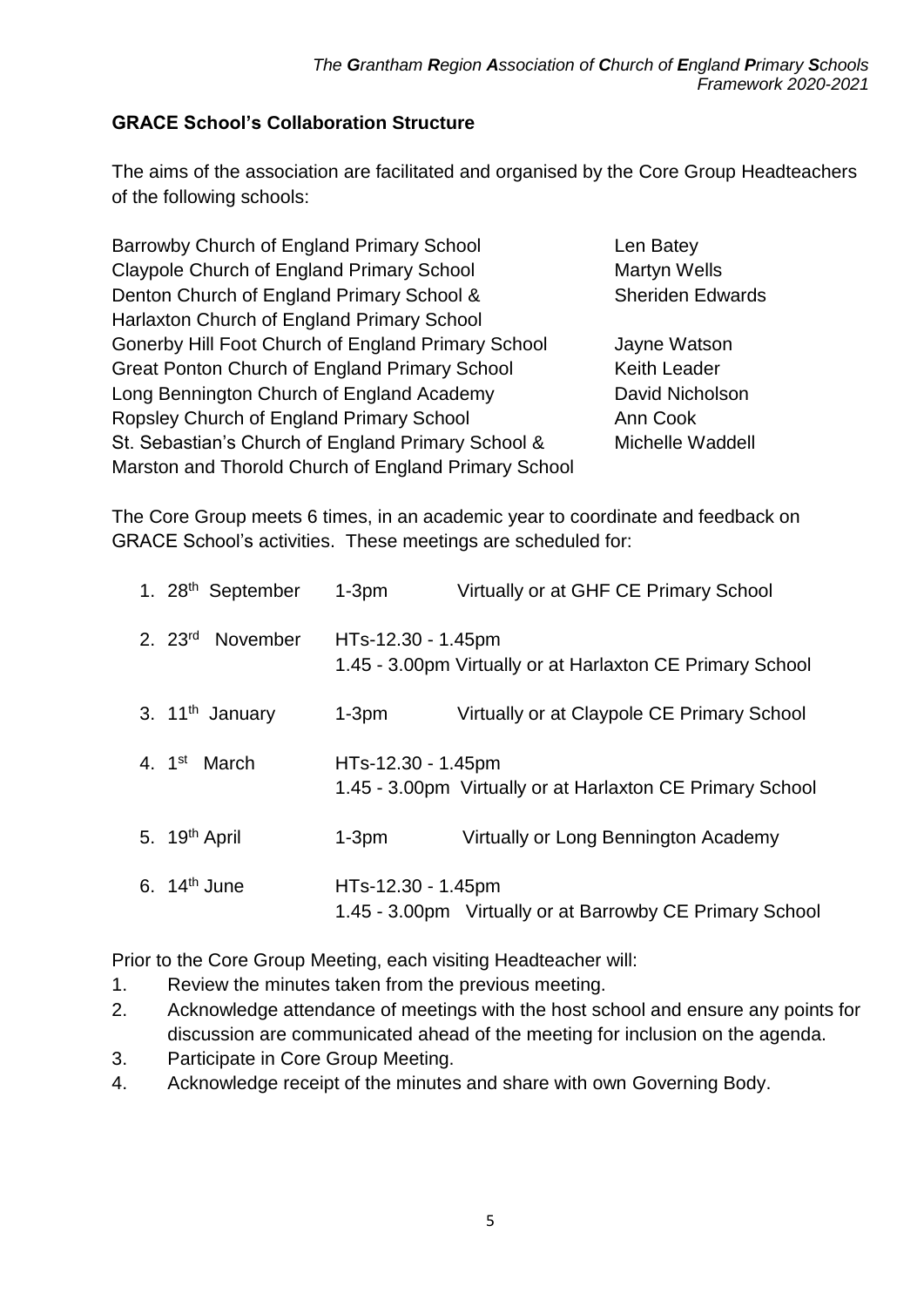Each hosting Headteacher of the Core Group will:

- 1. Review minutes from the previous meeting and action any points e.g. invite supporting professionals, prepare documentation etc
- 2. Prepare agenda.
- 3. Send an invitation to all Core Group members including draft agenda.
- 4. Review/amend agenda in light of member's responses.
- 5. Facilitate Core Group Meetings: welcome members; coordinate events/visitors; take minutes; supply refreshments.
- 6. Share minutes with members of the Core Group.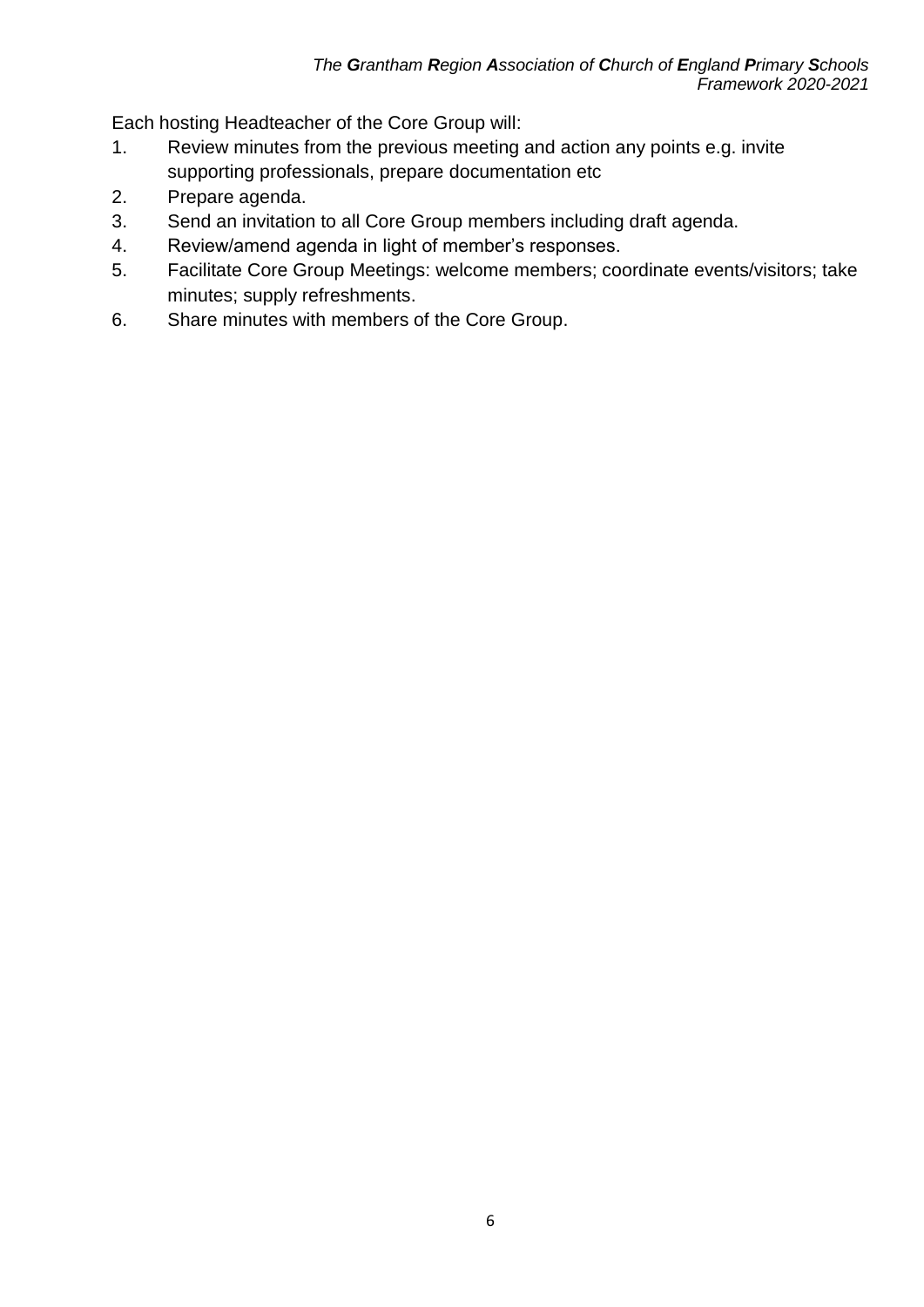### <span id="page-6-0"></span>**Governor Liaison**

The Core Group is ably supported by a representative from their Governing Body, including:

Barrowby Church of England Primary School Sarah Cooley Claypole Church of England Primary School Sarah Fisher Denton Church of England Primary School & Harlaxton Church of England Primary School Kevin Carter Gonerby Hill Foot Church of England Primary School Michael Buckeridge Great Ponton Church of England Primary School David Simmonds Long Bennington Church of England Academy Liz Brady Ropsley Church of England Primary School Fred Mann St. Sebastian's Church of England Primary School & Anne Schaaning Marston and Thorold Church of England Primary School

This group meets with the Core Group at the 2nd, 4th and 6th meetings to discuss feedback from collaborative activities.

When attending meetings and/or visits, Chairs or School Governor representatives will:

- 1. observe complete confidentiality when matters are deemed confidential or where they concern specific members of staff or pupils, both inside or outside the GRACE School's Collaboration;
- 2. exercise the greatest prudence at all times when discussions regarding partnership business, including discussion with individual governing bodies; and
- 3. ensure all papers are held and disposed of appropriately and that minutes and/or notes are anonymised if referring to individuals and/or schools in respect of confidential matters or matters which are considered sensitive.

The Governor Group will appoint a 'nominated host Governor' to coordinate the group's meetings.

The 'nominated host Governor' for this year is: Michael Buckeridge.

Prior to the Governor Group Meeting, each visiting Governor will:

- 1. Review the minutes taken from the previous meeting.
- 2. Acknowledge attendance of meetings with nominated Governor and ensure any points for discussion are communicated ahead of the meeting for inclusion on the agenda.
- 3. Participate in Governor Group Meeting.
- 4. Acknowledge receipt of the minutes and share with own Governing Body.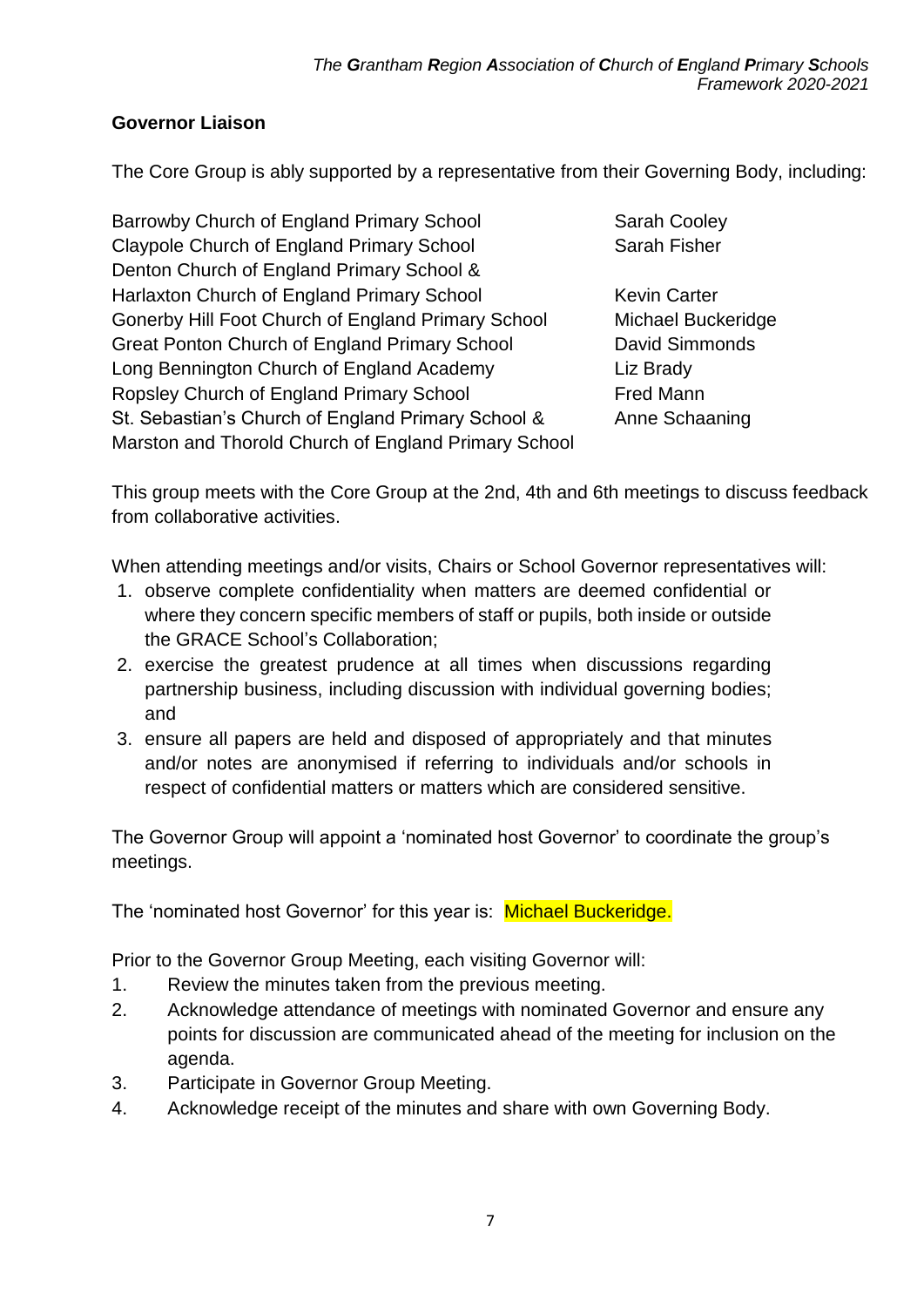Each 'nominated host Governor' will:

- 1. Review minutes from the previous meeting and action any points e.g. invite supporting professionals, prepare documentation etc
- 2. Prepare agenda.
- 3. Send an invitation to all Governor Group members including draft agenda.
- 4. Review/amend agenda in light of member's responses.
- 5. Facilitate Governor Group Meetings: welcome members; coordinate events/visitors; take minutes; supply refreshments.
- 6. Share minutes with members of the Governor Group.

Throughout the year, school Governors may wish to make contact with other Governors across the GRACE Schools to develop further a 'support network' or seek advice and/or specialist support from other Governors.

| Area of<br><b>Development</b>            | <b>Objective</b>                                                                                                                                       | <b>Actions/Tasks</b>                                                                                                                                                                                 | <b>Success Criteria</b>                                                                                                                                                                                   |
|------------------------------------------|--------------------------------------------------------------------------------------------------------------------------------------------------------|------------------------------------------------------------------------------------------------------------------------------------------------------------------------------------------------------|-----------------------------------------------------------------------------------------------------------------------------------------------------------------------------------------------------------|
| Monitoring and<br>Evaluation             | To share practice<br>across the<br><b>GRACE Schools</b><br>to support the<br>review and<br>evaluation of<br>monitoring and<br>evaluation<br>processes. | Prior to meetings/visits<br>$\bullet$<br>collate specific areas to<br>focus on;<br>Discuss and share<br>$\bullet$<br>material to aid<br>understanding of<br>different practice;<br>Observe practice. | Evaluate and deepen<br>Governor confidence in<br>monitoring processes<br>and practice.                                                                                                                    |
| Understanding<br>the Ofsted<br>framework | To gain a clearer<br>understanding of<br>the requirements<br>of the new<br>framework                                                                   | Read new framework;<br>$\bullet$<br>Share and disseminate<br>training material's.                                                                                                                    | Develop a greater<br>understanding of<br>current requirements so<br>that Governors can be<br>better placed to identify<br>where schools need to<br>improve and are able to<br>challenge<br>appropriately. |
| Role of the<br>Chair                     | To develop a<br>greater<br>understanding of<br>the role                                                                                                | <b>Review Governor /</b><br>$\bullet$<br>chair handbook;<br>NGA material on the<br>lo<br>role of the chair;<br>Outline duties;<br>$\bullet$<br><b>Chair of Governor Role</b><br><b>Descriptors</b>   | To review and/or<br>produce a Chair of<br>Governor Role<br>descriptor so that<br>Governors understand<br>the role and are able to<br>fulfil                                                               |

#### **Focus for Governor Liaison 2020/21:**

Governors should complete the 'Governor Support Form' Appendix 5 after any visit and share with their own Governing Body.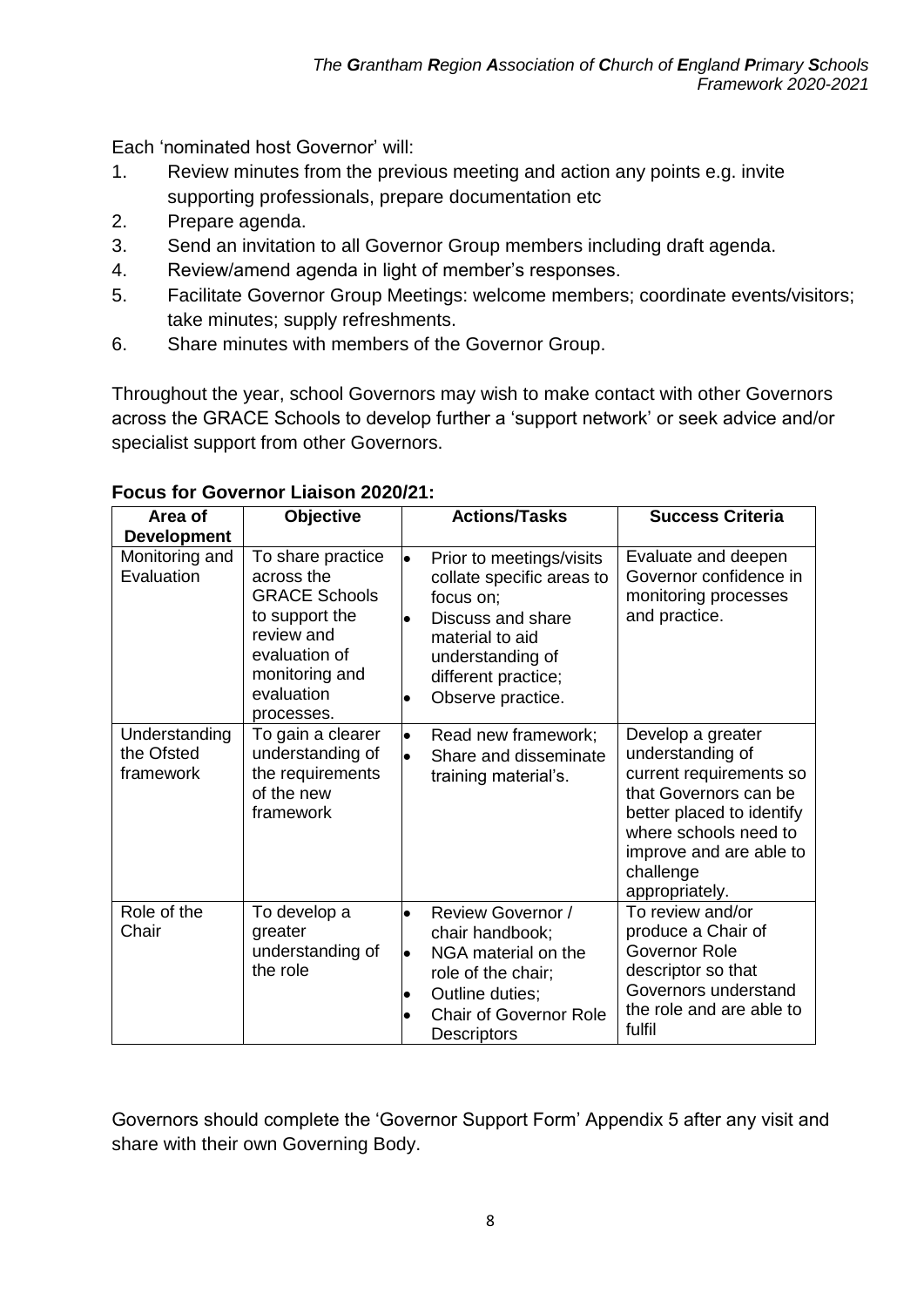Purpose of a Governor visit:

- 1. To support Governors who are responsible for monitoring the effectiveness of plans, processes and ethos that are agreed with SLT and can validate the question, 'How do you know?'
- 2. To have a clearer understanding of statutory responsibilities.
- 3. To gain an insight into how other schools facilitate monitoring activities-sharing best practice-so that all Governors are effective.

Prior to the Liaison Meeting, each visiting Governor will:

- 1. Arrange a preliminary discussion, before the visit to agree the focus of the visit.
- 2. Share any appropriate documentation available.
- 3. Agree/amend as necessary and facilitate the agenda.
- 4. Participate in Liaison Meeting.
- 5. Discuss outcomes of Liaison Meeting with host Governor and/or Headteacher to begin to populate Liaison Meeting Report.
- 6. Finalise report and make it available to the visiting and host schools Governing Body.

Each host Governor will:

- 1. Undertake a preliminary discussion, before the visit to agree the focus of the visit.
- 2. Share appropriate documentation and begin to identify activities for the visit.
- 3. Provide agenda, prior to the visit.
- 4. Conduct Liaison Meeting. Invite various stakeholders, as relevant to the Meeting e.g. pupils, staff, governors etc.
- 5. Discuss outcomes of Liaison Meeting with visiting Governor and/or Headteacher, providing any further information, as necessary.
- 6. Share results/report with Governing Body.

Governing Bodies should:

1. Evaluate the impact of the visit.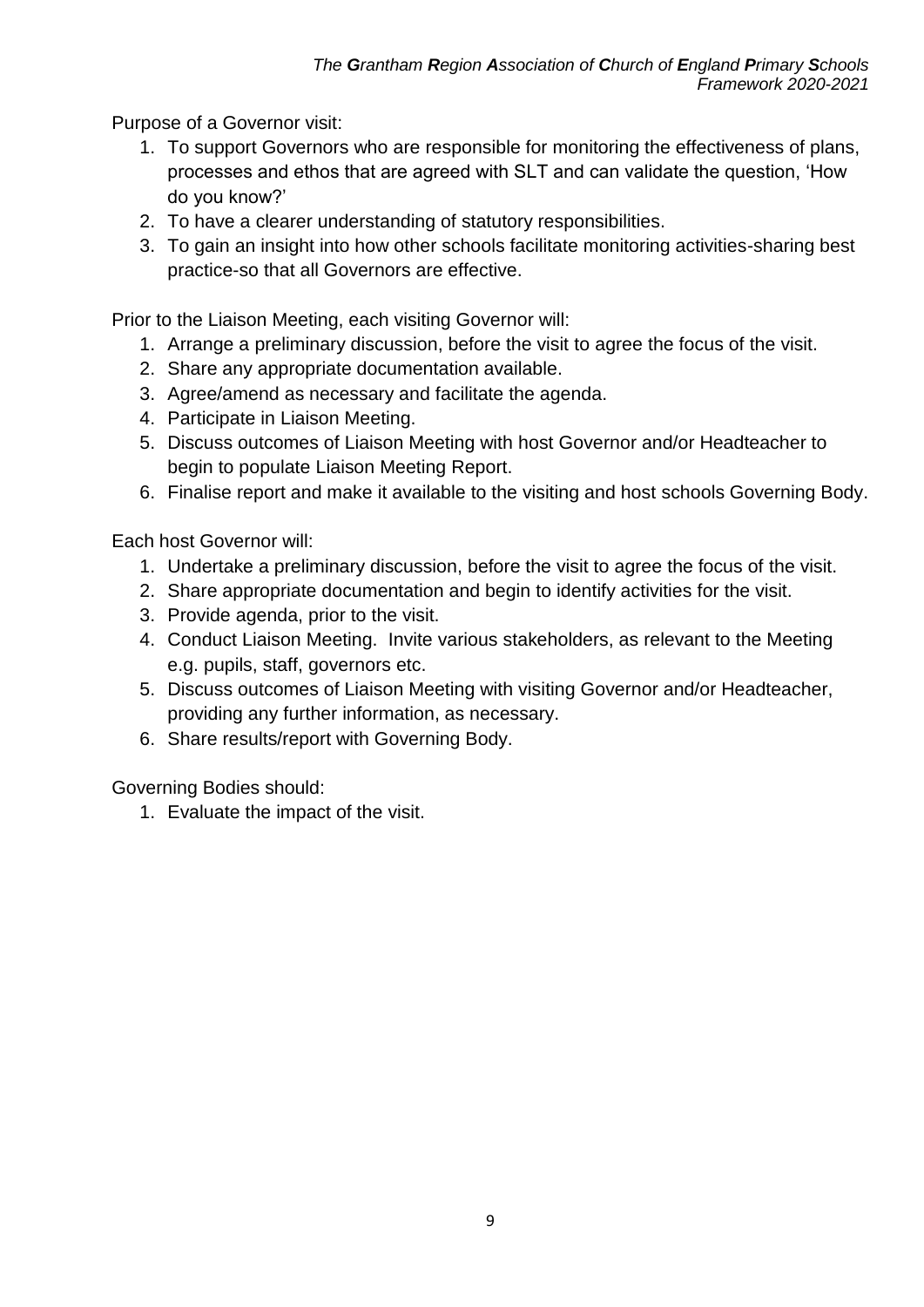# **GRACE School's Collaboration Development Priorities**

# These views were collated to form this year's **Strategic Development Priorities** for the GRACE School's. They are:

<span id="page-9-0"></span>

| Key Issues                                                                                                   | Action                                                                                                                                                                                                                                                                                                                                                                                                                   | Success Criteria                                                                                                                                                                                                                                | Resources<br>cost / time                                              | Responsi<br>bility                                                | Timescale             | Monitoring and<br>evaluation                                                                           |
|--------------------------------------------------------------------------------------------------------------|--------------------------------------------------------------------------------------------------------------------------------------------------------------------------------------------------------------------------------------------------------------------------------------------------------------------------------------------------------------------------------------------------------------------------|-------------------------------------------------------------------------------------------------------------------------------------------------------------------------------------------------------------------------------------------------|-----------------------------------------------------------------------|-------------------------------------------------------------------|-----------------------|--------------------------------------------------------------------------------------------------------|
| To develop<br>professional<br>collaboration<br>networks in order to<br>share and learn from<br>best practice | Mobilise including developing good quality and meaningful<br>$\bullet$<br>marking and feedback processes<br>Subject leader liaison - letters (NQT, SENDCO, Science,<br>$\bullet$<br>Computing, etc.<br>Moderation - rotation of schools<br>$\bullet$<br><b>GRACE SLT and trustee meetings</b><br>$\bullet$<br>Shared website for communicating opportunities including<br>$\bullet$<br>CPD / jobs / meetings / resources | There is a consistency of approach across<br>the GRACE Schools, underpinned by best<br>practice.<br>Professionals:<br>seek advice:<br>contribute to networks: and<br>work collegiately.<br>$\bullet$                                            | Each school<br>provides<br>necessary<br>non-contact<br>time           | <b>GRACE</b><br>HT <sub>s</sub> to<br>facilitate                  | Jan-July<br>2021      | Is each member of staff<br>aware that they have the<br>opportunity to network<br>as part of their CPD? |
| To develop<br>collaborative coaching<br>models to sustain<br>growth in teaching<br>and learning              | Lesson studies to target teaching and learning difficulties or<br>$\bullet$<br>to explore creative teaching methods (e.g. inspire reading<br>for pleasure)<br>Visiting schools to see different provision (letter of<br>$\bullet$<br>invitation)<br>-Observation, QA and tracking systems for interventions to<br>enable collaboration best practise and core expertise                                                  | All staff benefit from the offer and<br>application of coaching models, which<br>enables them to improve their practice.                                                                                                                        | Each school<br>provides<br>necessary<br>non-contact<br>time           | Senior<br>leaders<br>identify<br>need and<br>facilitate<br>visits | Jan-July<br>2021      | Does each staff member<br>have the opportunity to<br>develop their own<br>practice?                    |
| To support developing<br>behaviour strategies                                                                | Peer review to include learning and behaviour focus<br>$\bullet$<br>Shared training on behavioural and SEN management<br>$\bullet$<br>(attachment disorder / anger management / mindfulness)<br>CPD to focus on Personal Development, RSE and Mental<br>$\bullet$<br>Health                                                                                                                                              | Each school undertakes a Peer to<br>$\bullet$<br>Peer Review-Learning behaviours &<br>attitudes<br>All TAs feel valued and are trained<br>$\bullet$<br>to deliver specialist interventions or<br>to support other varied tasks as<br>necessary. | HT peer<br>review time<br>half day per<br>term<br>Cost of<br>training | <b>HT</b>                                                         | Half termly<br>review | Does learning behaviour<br>contribute positively to<br>pupil progress?                                 |
| To further develop<br>knowledge of<br>changes to SIAMs                                                       | Shared intervention training and resourcing<br>$\bullet$<br>Arranged Peer to Peer Reviews to review Church School<br>$\bullet$<br><b>Distinctiveness</b><br>Disseminate training information from Associate Advisor                                                                                                                                                                                                      | All schools benefit from the shared<br>expertise and development of SIAMs                                                                                                                                                                       | Each school<br>provides<br>necessary<br>non-contact<br>time           | <b>HT</b>                                                         | Termly                | Are schools supported<br>to evaluate Church<br>School Distinctiveness?                                 |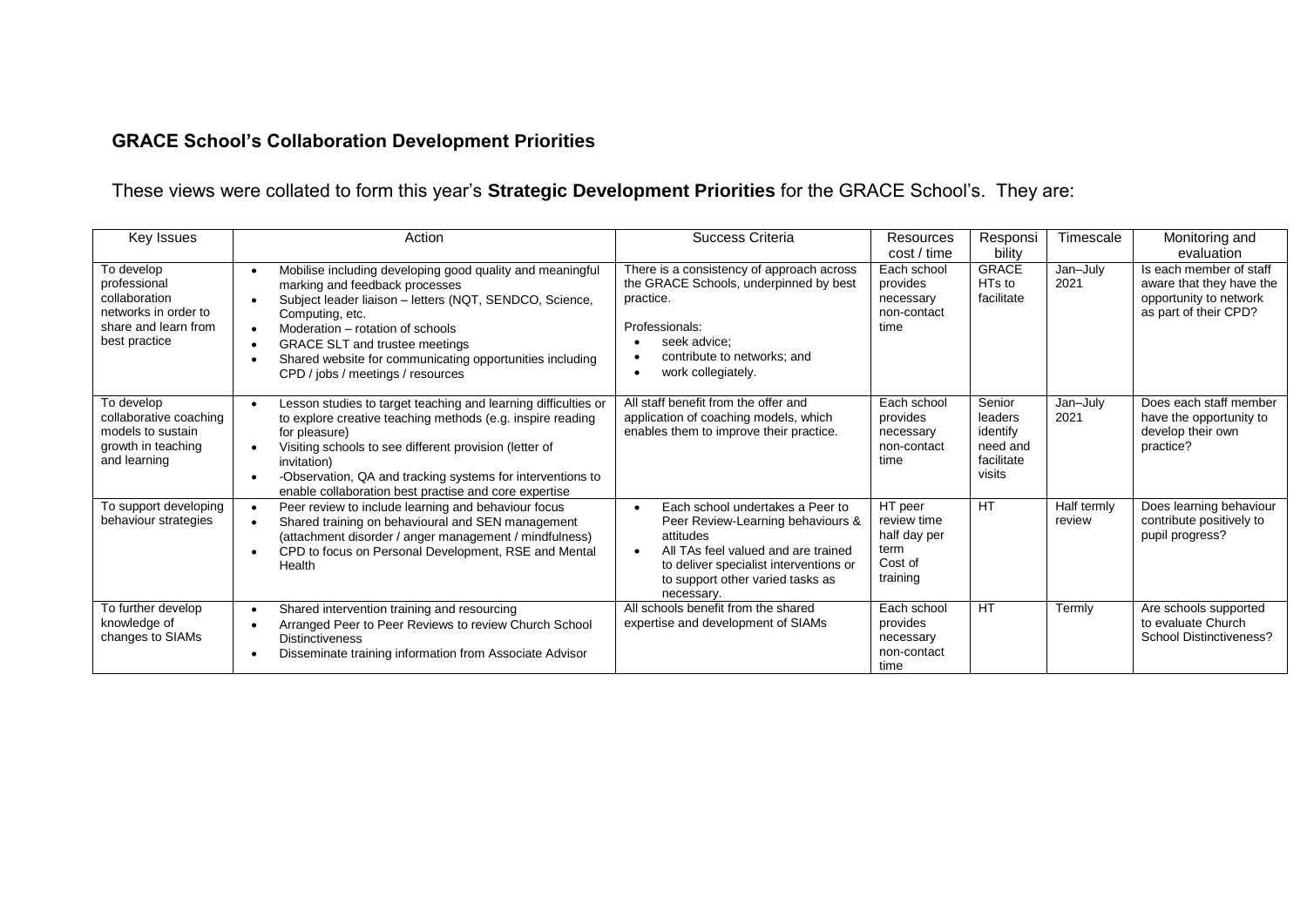#### <span id="page-10-0"></span>**Peer to Peer Review-Specialist Support**

Over the course of a 2-year cycle:

- Cycle A 2020-2021
- Cycle B 2021-2022

each of the respective Headteachers will act as a 'Specialist' providing further external rigor and challenge to core and partner schools.

This year, each school will undertake a:

- COVID-19 Review Autumn 2020
- Catch Up Premium Review Spring 2021

Headteachers will collaborate together to create the Review packages. Schools have been placed in 'Review Pairs' to undertake work in each school:

- A. Ropsley J. Marston & Thorold
- B. Barrowby C. Long Bennington
- D. Denton E. Great Ponton
- F. Gonerby Hill Foot G. Harlaxton
- H. St Sebastians I. Claypole

During Summer 2021, schools will be able to choose from any of the areas below. These areas are:

| 1. School Development Priority                     | <b>Sheri Edwards</b>  | <b>SE</b>  |
|----------------------------------------------------|-----------------------|------------|
| 2. Reading and early development                   | Ann Cook              | AC         |
| 3. Attitudes to learning and behaviour & Church    |                       |            |
| <b>School's Distinctiveness</b>                    | Len Batey             | LВ         |
| 4. Evidence of progress                            | <b>Martyn Wells</b>   | <b>MWe</b> |
| 5. SEND: Use of additional funding: interventions, | Michelle Waddell      | MWa        |
| <b>Pupil Premium and Vulnerable Groups</b>         |                       |            |
| 6. Cultural Capital Beyond the Curriculum          | <b>Keith Leader</b>   | KL         |
| 7. Subject specific 'Deep dive'                    | Jayne Watson          | <b>JW</b>  |
| 8. A school's broad and balanced curriculum        | David Nicholson       | DN         |
| 'Planning and development'                         |                       |            |
| 9. Flexible Foci-Headteacher's can choose from:    |                       |            |
| Safeguarding                                       | Ann Cook**            |            |
| Specific focus from previous year                  | A N Other Headteacher |            |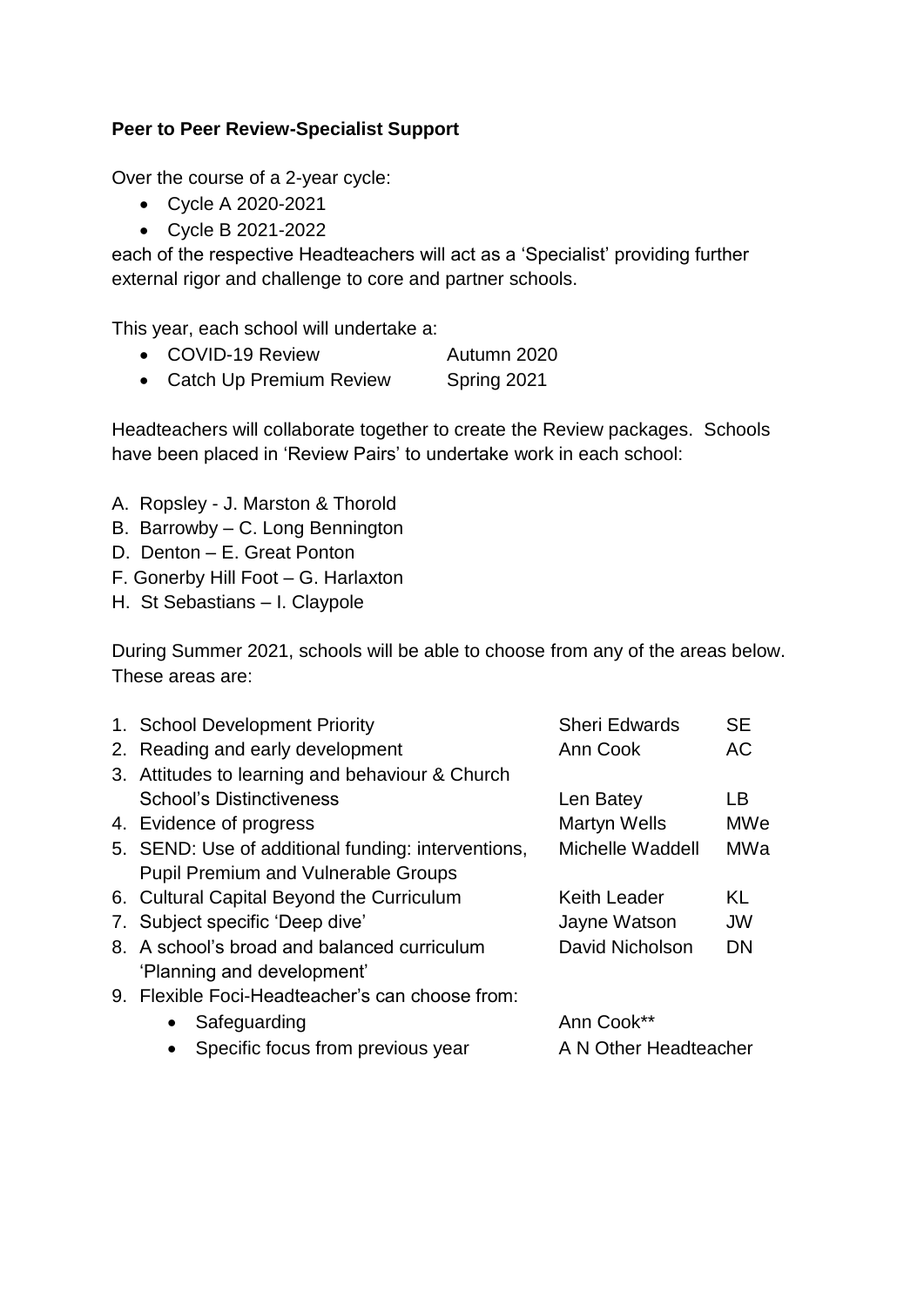*The Grantham Region Association of Church of England Primary Schools Framework 2020-2021*

| Area &<br>Lead | Term 1<br>A | Term 1<br>B | Term <sub>2</sub><br>A | Term 2<br>B | Term 3<br>A    | Term 3<br>B |
|----------------|-------------|-------------|------------------------|-------------|----------------|-------------|
| 1.SE           | A           | J           | H                      | $\mathsf C$ | F              | E           |
| 2.AC           | B           |             | J                      | A           | G              | H           |
| 3.LB           | $\mathsf C$ | F           |                        | J           | H              | B           |
| 4.MWe          | E           | A           | D                      | G           |                | F           |
| 5.MWa          | D           | $\mathsf C$ | B                      |             | J              | H           |
| 6.KL           | F           | D           | $\mathsf C$            | B           | $\overline{A}$ | J           |
| 7.JW           | G           | B           | E                      | H           | $\mathsf{C}$   | A           |
| 8.DN           | H           | E           | $\mathsf{A}$           | D           | B              | C           |
| $8.**$         |             | G           | F                      | E           | D              |             |
| $9.***$        | J           | Η           | G                      | F           | E              | D           |

Each Headteacher or 'Specialist' will provide 1 review each term:

Key-Schools

A. Ropsley **D. Denton** G. Harlaxton

B. Barrowby **E.** Great Ponton **H. St. Sebastians** 

C. Long Bennington F. Gonerby Hill Foot I. Claypole

J. Marston Thorold

Prior to the Peer to Peer Review, each visiting Headteacher will:

- 1. Arrange a preliminary discussion, before the visit to agree the purpose of the visit.
- 2. View appropriate documentation and begin to identify activities for the visit.
- 3. Provide agenda, prior to the visit.
- 4. Conduct Peer to Peer Review.
- 5. Discuss outcomes of visit with host Headteacher and begin to populate Peer to Peer Review Report.
- 6. Finalise report and make it available to the host school.

Each host Headteacher will:

- 1. Undertake a preliminary discussion, before the visit to agree the purpose of the visit.
- 2. Make any appropriate documentation available.
- 3. Agree/amend as necessary and facilitate the agenda.
- 4. Invite various stakeholders, as relevant to the review e.g. pupils, staff etc.
- 5. Participate in Peer to Peer Review.
- 6. Discuss outcomes of visit with visiting Headteacher, providing any further information, as necessary.
- 7. Receive and agree report (Appendix 1).
- 8. Share results/report with Governing Body.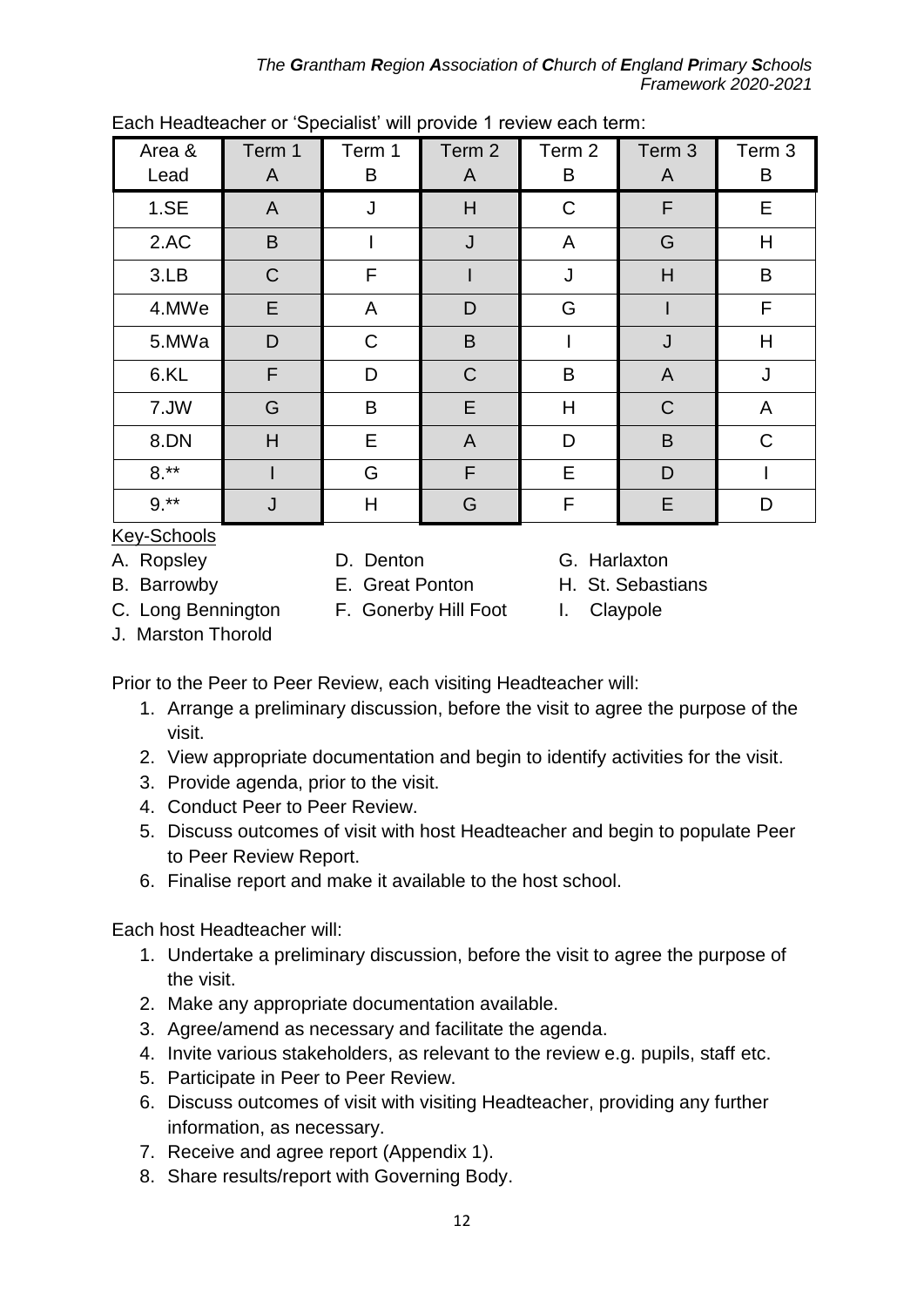## <span id="page-12-0"></span>**External Moderation**

Throughout the academic year, there are 3 External Moderation opportunities scheduled for staff of all GRACE Schools, these are:

|                                                                            | <b>Subject:</b> Reading Common Assessment: Pearson                                               | Date: 18 <sup>th</sup> Nov 2020 |                         |
|----------------------------------------------------------------------------|--------------------------------------------------------------------------------------------------|---------------------------------|-------------------------|
| Hosted:                                                                    |                                                                                                  |                                 |                         |
| <b>EYFS</b><br>Year 1 and 2<br>Year 3 and 4<br>Year <sub>5</sub><br>Year 6 | Long Bennington<br><b>Gonerby Hill Foot</b><br>Ropsley<br>Harlaxton<br>Barrowby                  |                                 |                         |
|                                                                            | <b>Subject:</b> Writing Common Assessment: Criterion Scale                                       |                                 | Date: $24th$ March 2021 |
| Hosted:                                                                    |                                                                                                  |                                 |                         |
| <b>EYFS</b><br>Year 1 and 2<br>Year 3 and 4<br>Year <sub>5</sub><br>Year 6 | Barrowby<br>Long Bennington<br><b>Gonerby Hill Foot</b><br><b>GHF</b><br>Denton                  |                                 |                         |
| <b>Subject:</b> Mathematics                                                | Common Assessment:                                                                               | Date: $9th$ June 2021           |                         |
| Hosted:                                                                    |                                                                                                  |                                 |                         |
| <b>EYFS</b><br>Year 1 and 2<br>Year 3 and 4<br>Year 5<br>Year <sub>6</sub> | <b>Great Ponton</b><br>Barrowby<br>St Sebastian's<br>Long Bennington<br><b>Gonerby Hill Foot</b> |                                 |                         |
|                                                                            | All GRACE Schools, will have the opportunity to attend the Moderation Meetings.                  |                                 |                         |
| Manage the meeting;                                                        | Each host school will facilitate the meeting. The host Headteacher will:                         |                                 |                         |

- Facilitate collaborative working relationships;
- Share findings; and
- Disseminate findings to Headteacher colleagues and Governors as appropriate.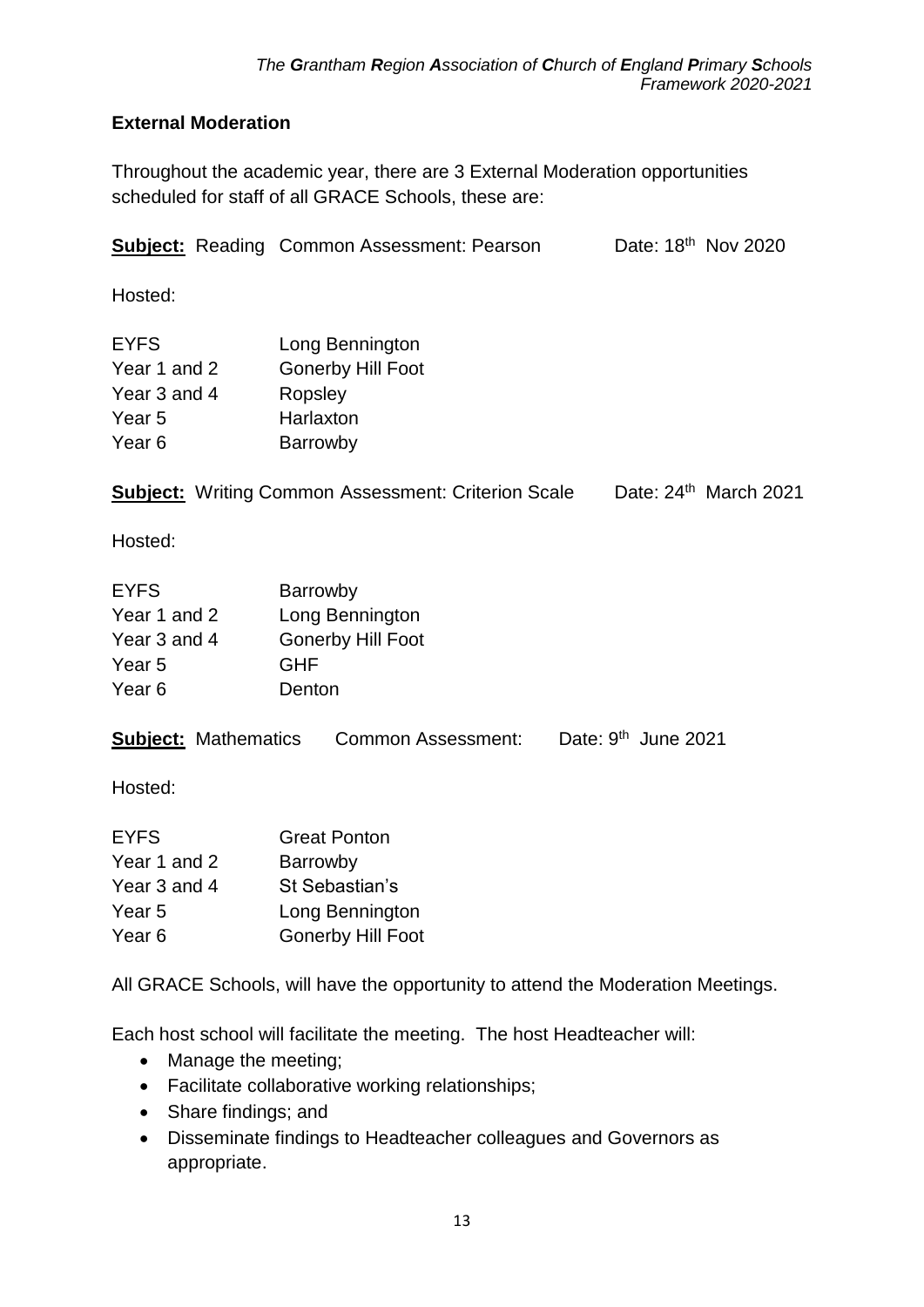When working, staff will work across schools to further identify barriers to learning since returning to school, in the respective subjects and share ways to overcome issues.

Outcomes decided at these meetings will be recorded on the relevant Moderation Form (Appendix 3) and returned to the Headteacher of the relevant school. All hosting Headteachers will complete a GRACE Schools-Moderation Summary Record and circulate to all Headteachers of GRACE Schools (Appendix 2).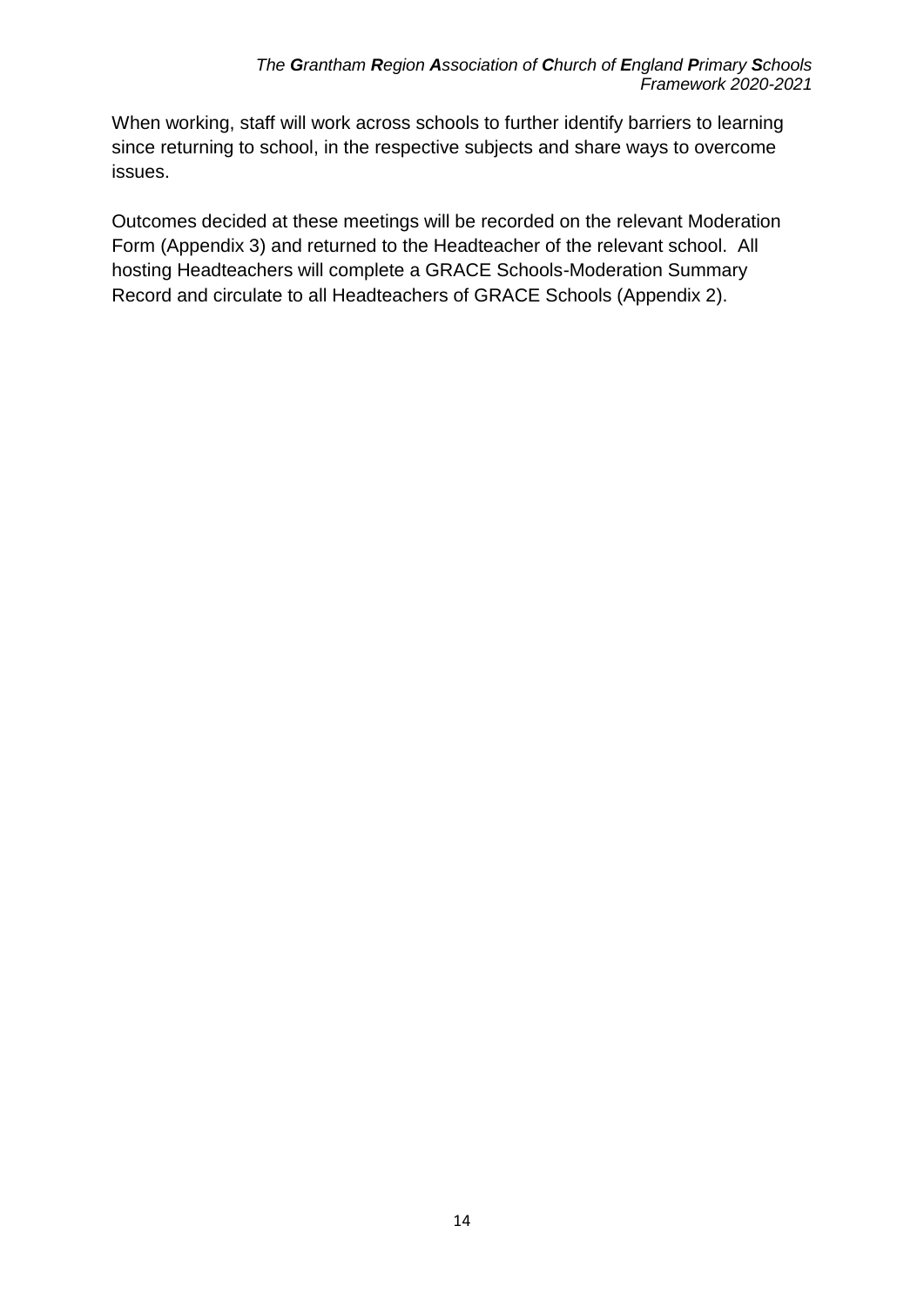#### <span id="page-14-0"></span>**Subject Development Cluster Meetings**

Throughout the academic year, Cluster meetings are scheduled for Subject Leaders of all GRACE Schools. Each Cluster meets 3 times per year.

The aim of the Cluster Meetings is to enable all GRACE Schools to ensure Subject Leaders have the opportunity to:

- Collaborate with other professionals;
- Develop further specialist support and advice; and
- Be outward looking and stay abreast of current developments.

These meetings are scheduled for:

#### **Core Subjects**

| <b>Subject</b>     | <b>Host</b><br><b>School</b> | <b>Cluster Lead</b>                      | Dates-<br>Tuesday:     |
|--------------------|------------------------------|------------------------------------------|------------------------|
| English            | Gonerby                      | Wendy.daley@gonerbyhillfoot.lincs.sch.uk | Autumn:                |
|                    | <b>Hill Foot</b>             |                                          | 3rd                    |
| <b>Mathematics</b> | Barrowby                     | <b>Tabitha Swatton</b>                   | November               |
| <b>RE</b>          | Barrowby                     | Natasha Selby                            | 2020                   |
| Science            | Long                         | Jane White                               | Spring:                |
|                    | Bennington                   |                                          | 26 <sup>th</sup>       |
| <b>SEND</b>        | Harlaxton                    | <b>Rachel Harper</b>                     | January                |
|                    |                              |                                          | 2021                   |
|                    |                              |                                          | Summer:                |
|                    |                              |                                          | 27 <sup>th</sup> April |
|                    |                              |                                          | 2021                   |

#### **Non-Core Subjects**

| <b>Subject</b>    | <b>Host</b>      | <b>Cluster Lead</b>                       | Dates-                 |
|-------------------|------------------|-------------------------------------------|------------------------|
|                   | <b>School</b>    |                                           | Wednesday:             |
| Arts              | Barrowby         | Laura-Jo Webster                          | Autumn:4 <sup>th</sup> |
| Computing         | Harlaxton        | Lisa Ironmonger                           | November               |
| <b>EYFS</b>       | Ropsley          | Rebecca Spencer & Sarah Hickey            | 2020                   |
| <b>Humanities</b> | Gonerby          | Peggy.hills@gonerbyhillfoot.lincs.sch.uk  | Spring: 27th           |
|                   | <b>Hill Foot</b> |                                           | January 2021           |
| <b>PHE</b>        | Harlaxton        | Karen Ambrose                             | Summer: 28th           |
| <b>PE</b>         | Gonerby          | Jo.spendlove@gonerbyhillfoot.lincs.sch.uk | April 2021             |
|                   | <b>Hill Foot</b> |                                           |                        |

Prior to the Cluster Meeting, each visiting Subject Leader will:

1. Review the minutes taken from the previous meeting.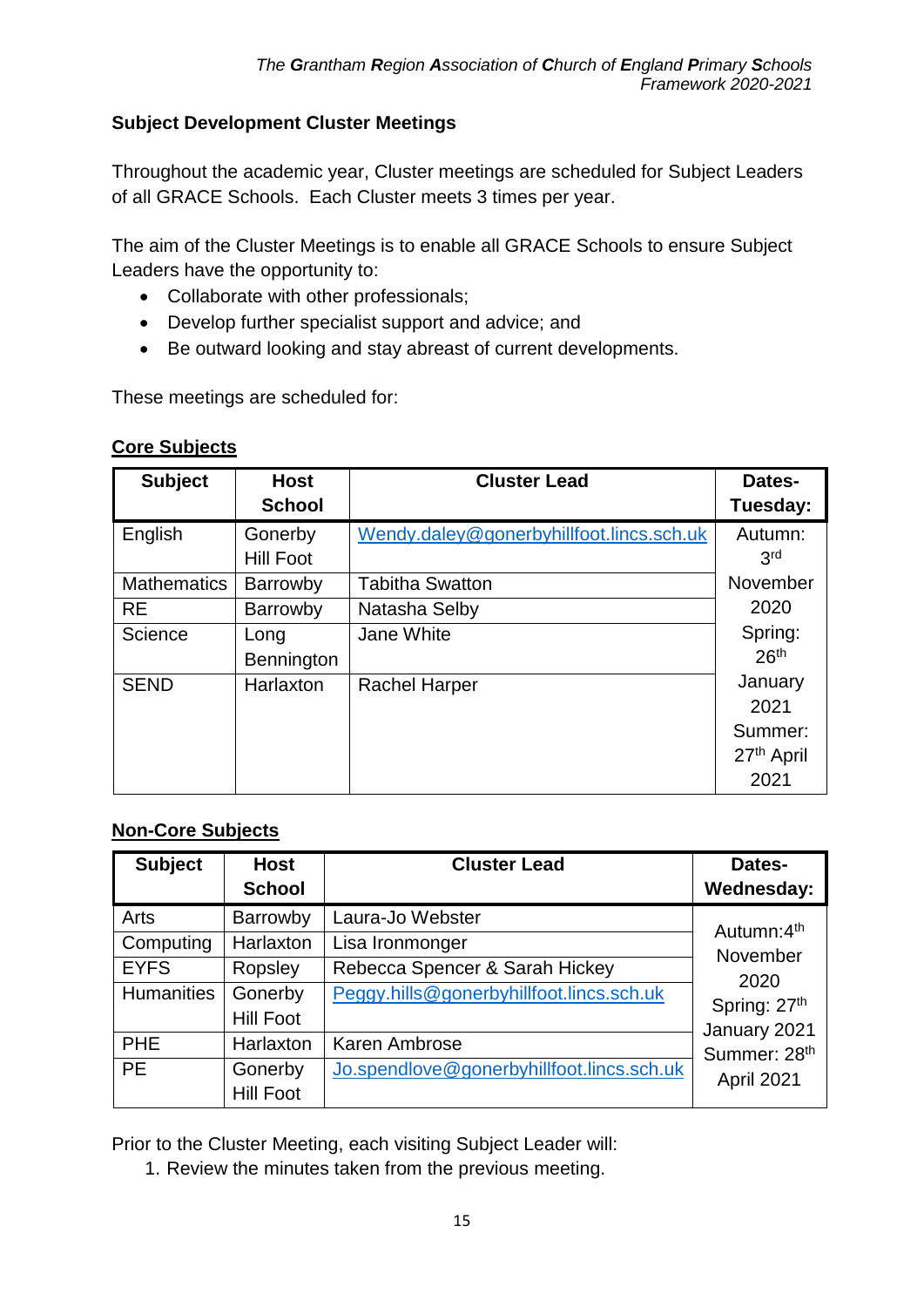- 2. Acknowledge attendance of meetings with the host school and ensure any points for discussion are communicated ahead of the meeting for inclusion on the agenda.
- 3. Participate in Cluster Meeting.
- 4. Acknowledge receipt of the minutes and share with own Headteacher.

Each host Cluster Lead will:

- 1. Review minutes from the previous meeting and action any points e.g. invite supporting professionals, prepare documentation etc
- 2. Prepare agenda.
- 3. Send an invitation to all Cluster members including draft agenda.
- 4. Review/amend agenda in light of member's responses.
- 5. Facilitate Cluster Meetings: welcome members; coordinate events/visitors; take minutes.
- 6. Share minutes with members of the Cluster.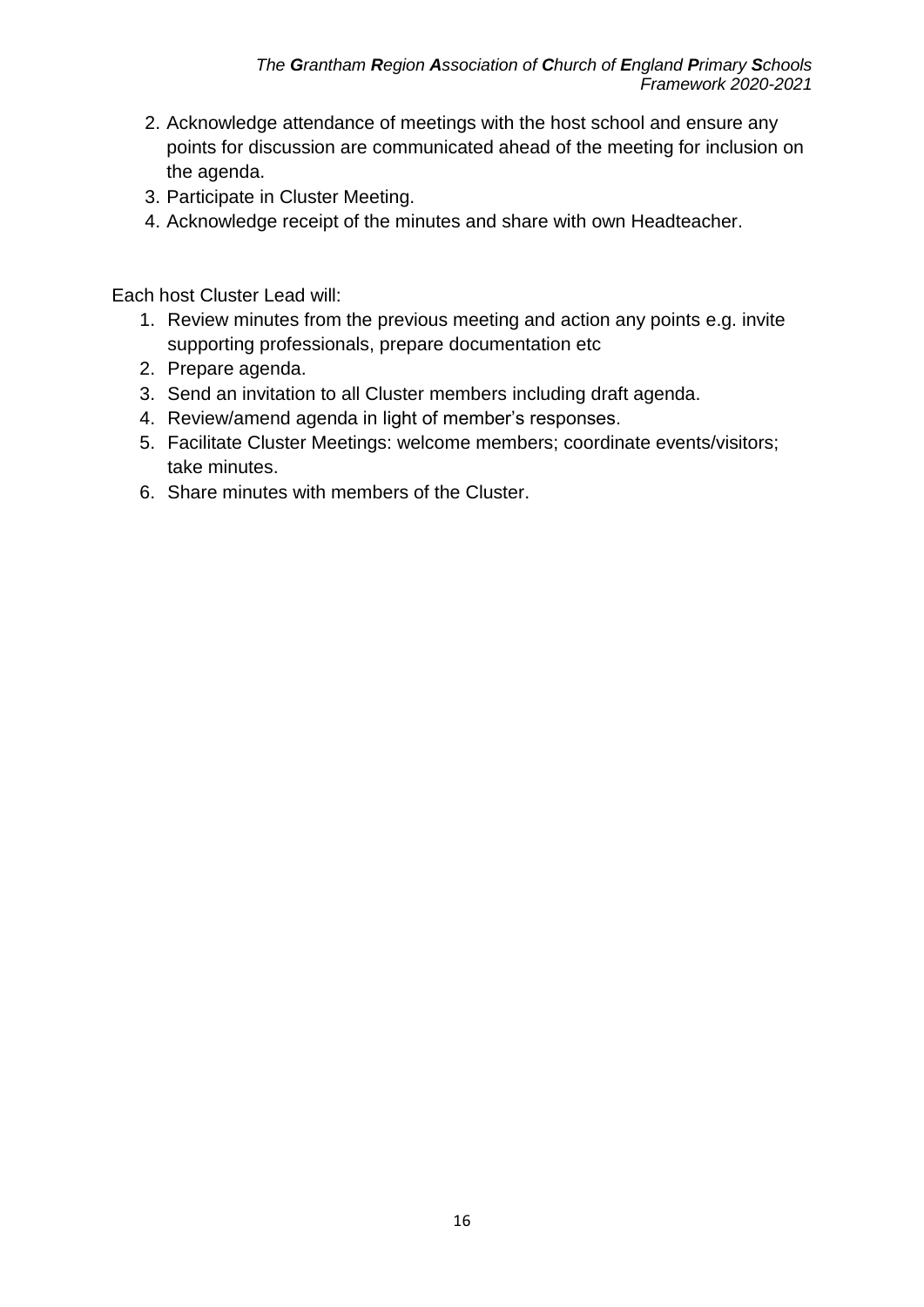## <span id="page-16-0"></span>**Extended Activities**

GRACE Schools is a collaborative network which offers an extensive range of bespoke activities. These include:

- Educational Psychologist
- Moderation Activities
- Peer to Peer Review
- Shared Resources
- Supporting Schools
- Specialist Support

If interested in participating in these activities, please contact one of the Headteacher's of the GRACE Schools.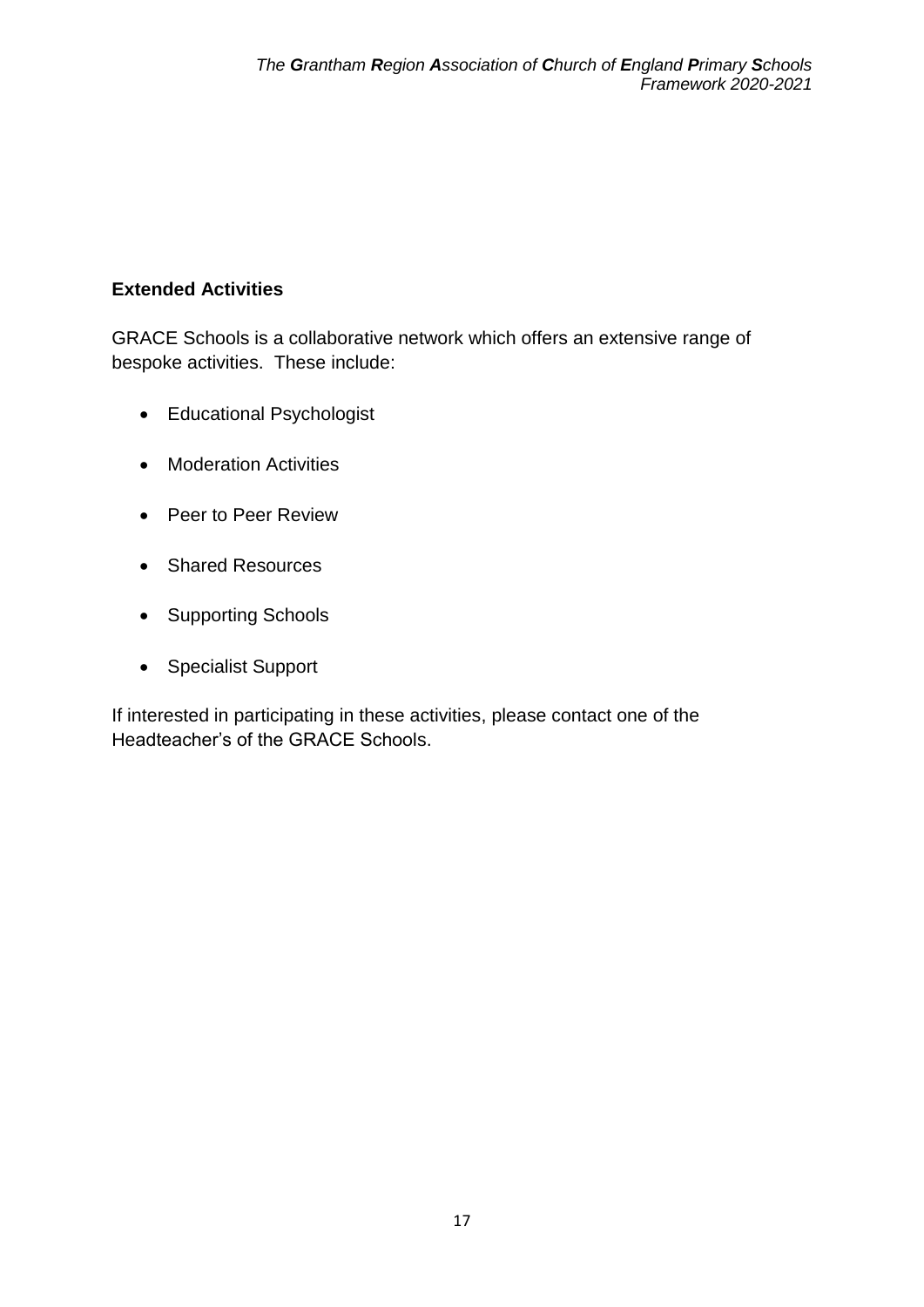# <span id="page-17-0"></span>**Appendix 1**



# **GRACE Schools - Peer Review Report**

<span id="page-17-1"></span>

| <b>Focus for the Peer Review:</b>                                |
|------------------------------------------------------------------|
| Description of the review length and what was seen or collected: |
| <b>Areas of Strength:</b>                                        |
| <b>Areas for Development:</b>                                    |
| <b>Recommendations:</b>                                          |
| <b>Shared Resources:</b>                                         |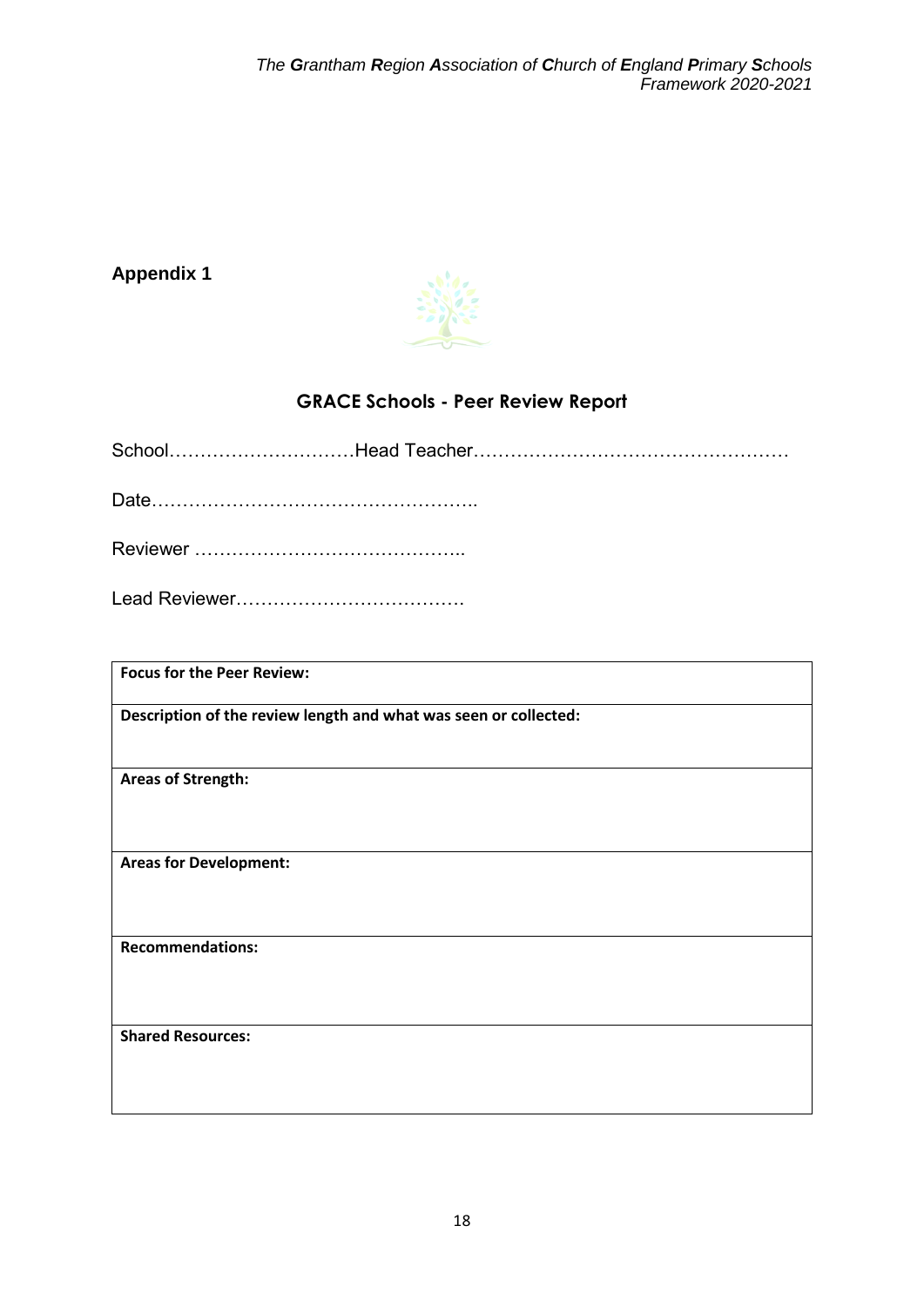<span id="page-18-0"></span>**Appendix 2**



# **GRACE Schools - Moderation Summary Record**

<span id="page-18-1"></span>**Date of moderations:**

| <b>Names of Schools</b><br>attending                                                        |                             |  |
|---------------------------------------------------------------------------------------------|-----------------------------|--|
| <b>Names of teachers</b><br>in attendance                                                   |                             |  |
| <b>Moderators' contexts</b><br>(Year group /<br>responsibility / new<br>to school? / NQT ?) | <b>Focus for Moderation</b> |  |

| Key Issues / context (include recent data analysis or contextual changes which may provide<br>background to the moderation / visit) |                             |  |
|-------------------------------------------------------------------------------------------------------------------------------------|-----------------------------|--|
|                                                                                                                                     |                             |  |
| <b>Discussion Points</b>                                                                                                            | and Agreed Actions (if any) |  |
|                                                                                                                                     |                             |  |

|  | Any comments / summary? |  |  |
|--|-------------------------|--|--|
|--|-------------------------|--|--|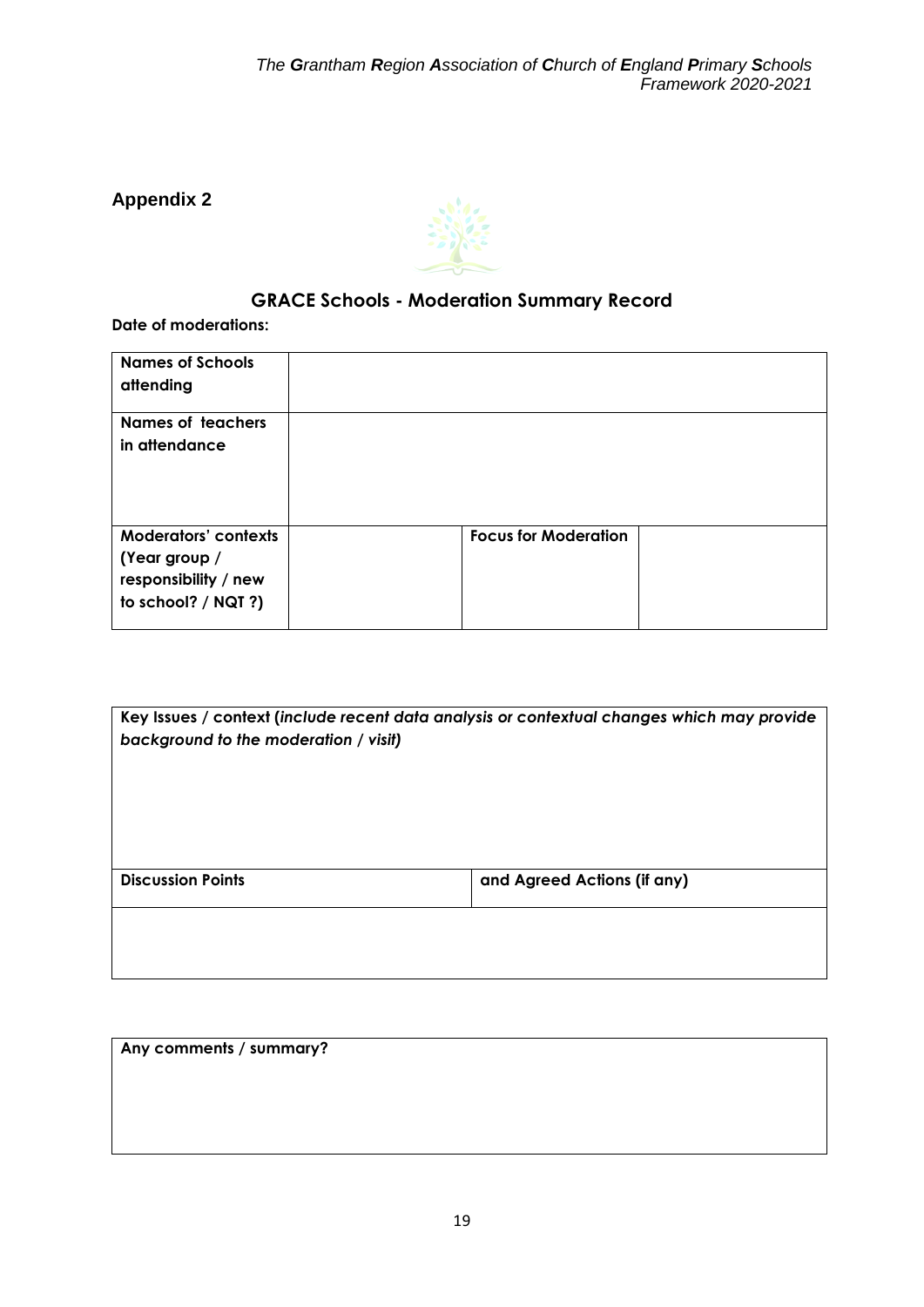**Form completed by (print name):** 

**Signaturre**

<span id="page-19-0"></span>**Appendix 3**



# **GRACE Schools - Internal/External Moderation Form**

<span id="page-19-1"></span>

| Setting:                   |           |          |
|----------------------------|-----------|----------|
| Date:                      |           |          |
| <b>Moderating Teacher:</b> |           |          |
| Year Group:                |           |          |
| Description of Sample:     |           |          |
| Percentage of judgements:  | Accurate: | Changed: |

| School:      |                           |                             |              |
|--------------|---------------------------|-----------------------------|--------------|
| Child's Name | <b>Teacher Assessment</b> | <b>Moderator Assessment</b> | Level Agreed |
| Comment:     |                           |                             |              |
|              |                           |                             |              |

| School:      |                           |                             |              |
|--------------|---------------------------|-----------------------------|--------------|
| Child's Name | <b>Teacher Assessment</b> | <b>Moderator Assessment</b> | Level Agreed |
| Comment:     |                           |                             |              |
|              |                           |                             |              |
|              |                           |                             |              |

| l School:    |                    |                        |              |
|--------------|--------------------|------------------------|--------------|
| Child's Name | Teacher Assessment | l Moderator Assessment | Level Agreed |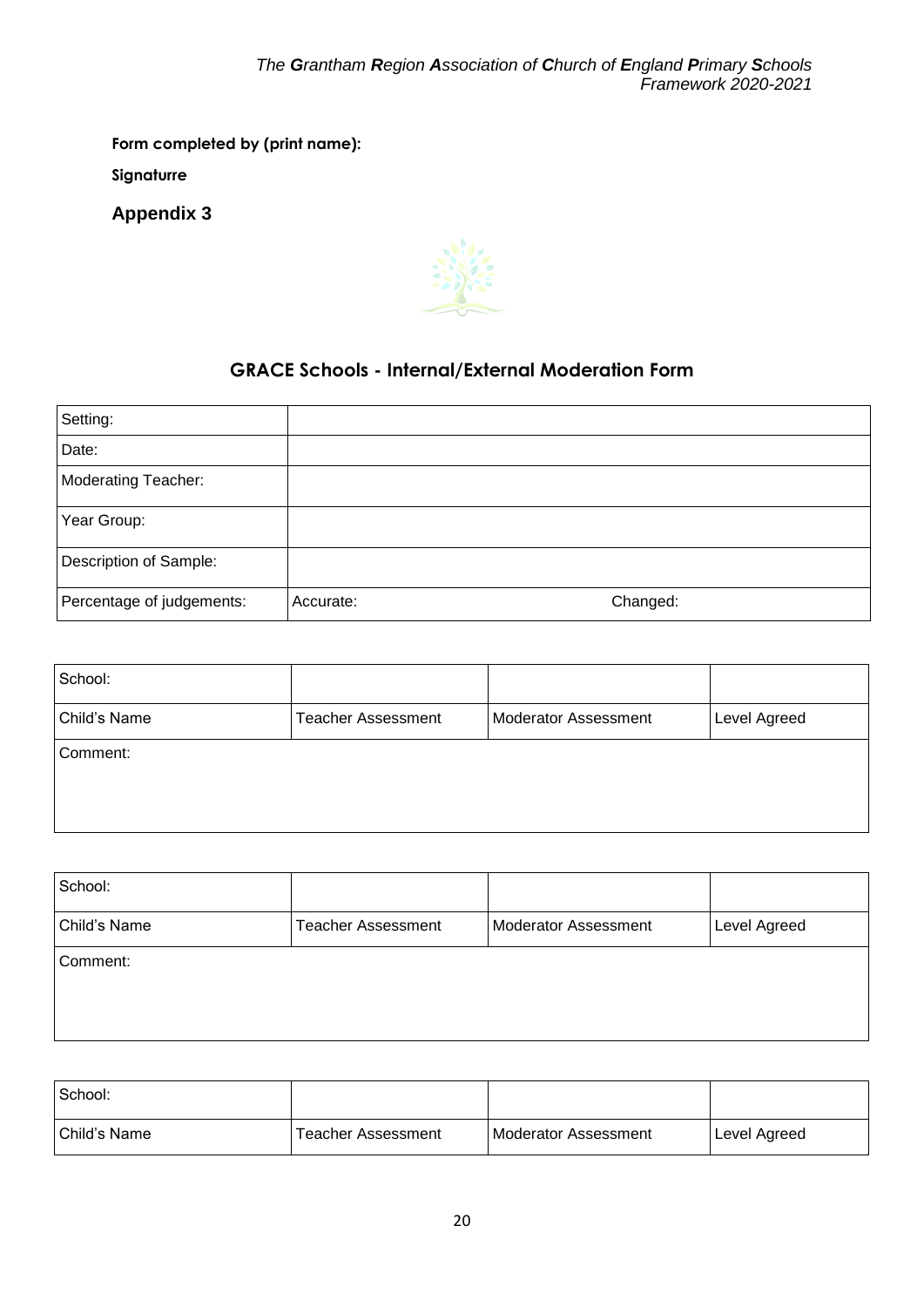Comment:

| School:      |                           |                             |              |
|--------------|---------------------------|-----------------------------|--------------|
| Child's Name | <b>Teacher Assessment</b> | <b>Moderator Assessment</b> | Level Agreed |
| Comment:     |                           |                             |              |
|              |                           |                             |              |
|              |                           |                             |              |

| School:      |                           |                      |              |
|--------------|---------------------------|----------------------|--------------|
| Child's Name | <b>Teacher Assessment</b> | Moderator Assessment | Level Agreed |
| Comment:     |                           |                      |              |
|              |                           |                      |              |
|              |                           |                      |              |

| School:      |                           |                             |              |
|--------------|---------------------------|-----------------------------|--------------|
| Child's Name | <b>Teacher Assessment</b> | <b>Moderator Assessment</b> | Level Agreed |
| Comment:     |                           |                             |              |
|              |                           |                             |              |
|              |                           |                             |              |

| School:      |                           |                             |              |
|--------------|---------------------------|-----------------------------|--------------|
| Child's Name | <b>Teacher Assessment</b> | <b>Moderator Assessment</b> | Level Agreed |
| Comment:     |                           |                             |              |

Teacher signature: \_\_\_\_\_\_\_\_\_\_\_\_\_\_\_\_\_\_\_\_\_\_\_\_\_\_\_ Date:\_\_\_\_\_\_\_\_\_\_\_\_\_\_\_\_\_\_\_\_\_\_\_\_\_\_\_\_\_\_\_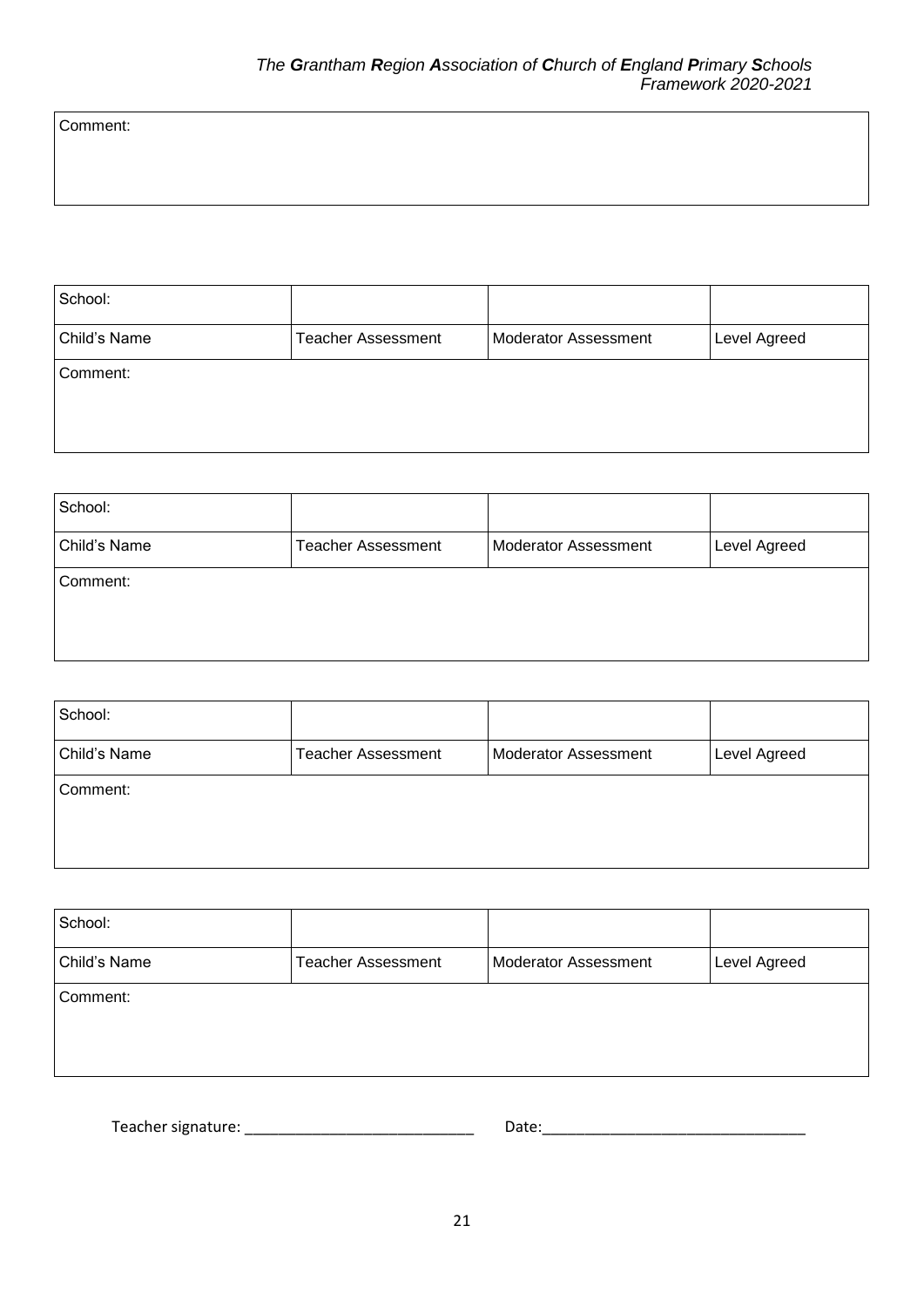#### *The Grantham Region Association of Church of England Primary Schools Framework 2020-2021*

Moderating Teacher's signature: \_\_\_\_\_\_\_\_\_\_\_\_\_\_\_\_\_\_\_\_\_\_\_\_\_\_

Position:\_\_\_\_\_\_\_\_\_\_\_\_\_\_\_\_\_\_\_\_\_\_\_\_\_\_\_\_\_\_\_\_\_\_\_\_\_\_\_\_\_\_\_\_\_\_\_\_\_\_

School:\_\_\_\_\_\_\_\_\_\_\_\_\_\_\_\_\_\_\_\_\_\_\_\_\_\_\_\_\_\_\_\_\_\_\_\_\_\_\_\_\_\_\_\_\_\_\_\_\_\_\_\_\_\_\_

#### <span id="page-21-1"></span><span id="page-21-0"></span>**Appendix 4**

### **Directory of Subject Specialists**

#### **Art**

| <b>School</b>            | <b>Forename</b> | <b>Surname</b>     |
|--------------------------|-----------------|--------------------|
| Barrowby                 | Sarah           | <b>Banfield</b>    |
| <b>GHF</b>               | Kirsty          | Rhodes (Mat Leave) |
| Denton                   | Siobhan         | Croft              |
| Long Bennington          | Rachel          | Mills              |
| <b>Marston Thorold's</b> | Roxanne         | Graney             |
| Ropsley                  | Ann             | Cook               |
| St Sebastian's           | Emily           | McKee              |
| Claypole                 | Emma            | <b>Bowles</b>      |

#### **Assessment**

| <b>School</b>   | <b>Surname</b>    | <b>Forename</b> |
|-----------------|-------------------|-----------------|
| Barrowby        | <b>Batey</b>      | Len             |
| <b>GHF</b>      | Davidson          | Rachel          |
| <b>GHF</b>      | Watson            | Jayne           |
| Long Bennington | <b>Baliol-Key</b> | Eleanor         |
| Ropsley         | Cook              | Ann             |
| St Sebastian's  | Waddell           | Michelle        |
| Claypole        | Wells             | Martyn          |

### **Computing**

| <b>School</b>            | <b>Forename</b> | <b>Surname</b>     |
|--------------------------|-----------------|--------------------|
| Barrowby                 | Sam             | Caton              |
| <b>GHF</b>               | Jess            | Melinn             |
| <b>Great Ponton</b>      | Keith           | Leader             |
| Harlaxton                | Lisa            | Ironmonger         |
| Long Bennington          | Lynn            | <b>Butterfield</b> |
| <b>Marston Thorold's</b> | Roxanne         | Graney             |
| Ropsley                  | Ann             | Cook               |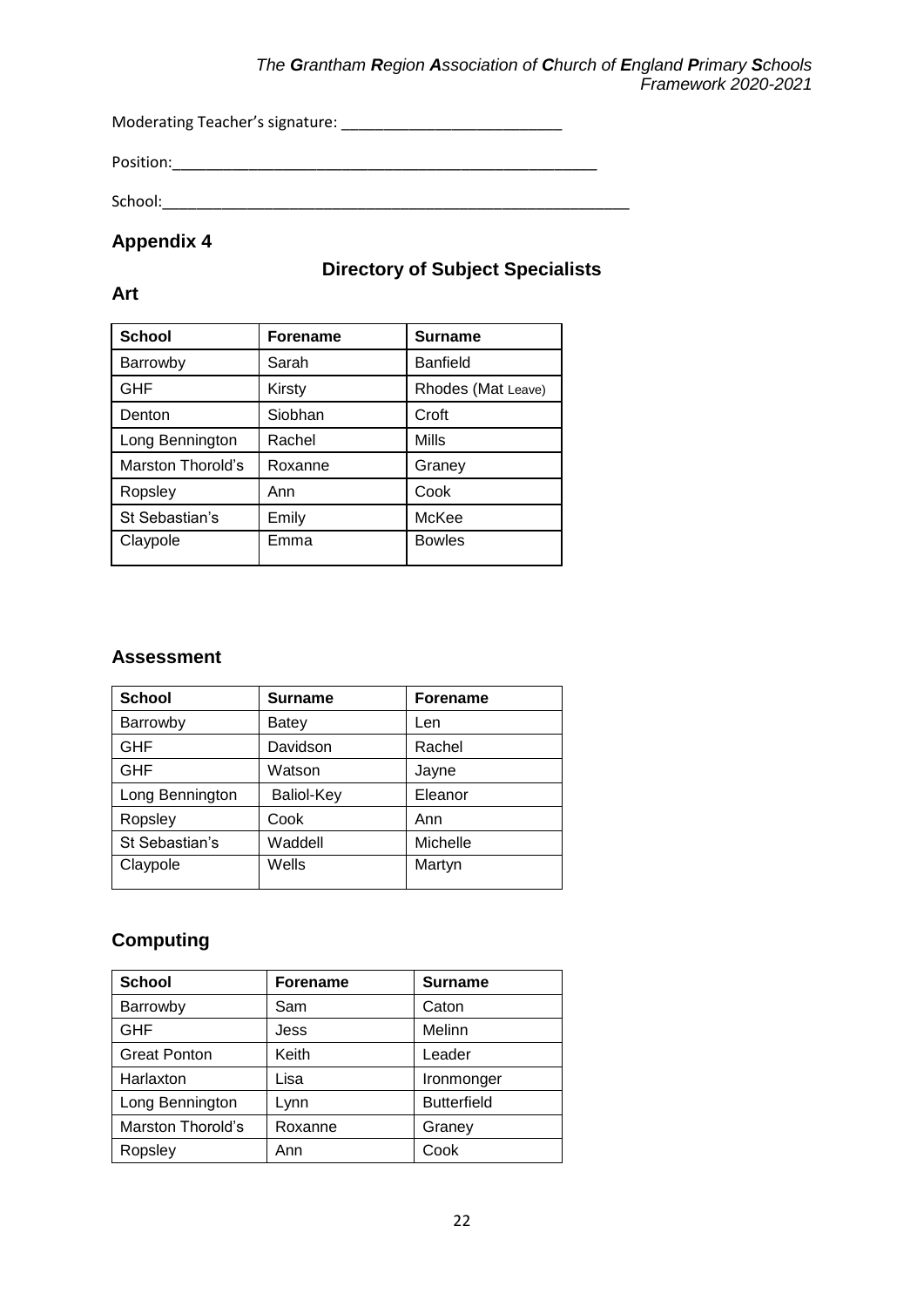| Claypole | Ben | Morgan |
|----------|-----|--------|
|          |     |        |

# **Design & Technology**

| <b>School</b>     | <b>Forename</b> | <b>Surname</b> |
|-------------------|-----------------|----------------|
| Barrowby          | James           | Liversidge     |
| Denton            | Sheriden        | Edwards        |
| Marston Thorold's | Roxanne         | Graney         |
| Ropsley           | Rebecca         | Spencer        |
| St Sebastian's    | Emily           | McKee          |
| <b>GHF</b>        | Clare           | Gaylard        |
| Claypole          | Kate            | Summerfield    |

# **English**

| <b>School</b>       | <b>Forename</b> | Surname        |
|---------------------|-----------------|----------------|
| Barrowby            | Louise          | Sugden         |
| Denton              | Claire          | Finder         |
| <b>Great Ponton</b> | Amanda          | McDonnell      |
| GHF                 | Wendy           | Daley          |
| Harlaxton           | Victoria        | <b>Buckley</b> |
| Long Bennington     | Jim             | Haigh          |
| (Writing)           |                 |                |
| Long Bennington     | <b>Susie</b>    | Jones          |
| (Reading            |                 |                |
| Marston Thorold's   | Amy             | Critchley      |
| Ropsley             | Hattie          | Hubbard        |
| St Sebastian's      | Amy             | Critchley      |
| Claypole (reading)  | Lizzy           | Silby          |
| Claypole (writing)  | Lesley          | Bray           |

### **EVC**

| <b>School</b>   | <b>Forename</b> | <b>Surname</b> |
|-----------------|-----------------|----------------|
| Barrowby        | Laura-Jo        | Webster        |
| <b>GHF</b>      | Sarah           | Garland        |
| Long Bennington | Jim             | Haigh          |
| Ropsley         | Hattie          | Hubbard        |
| St Sebastian's  | Amy             | Parnham        |
| Claypole        | Martyn          | Wells          |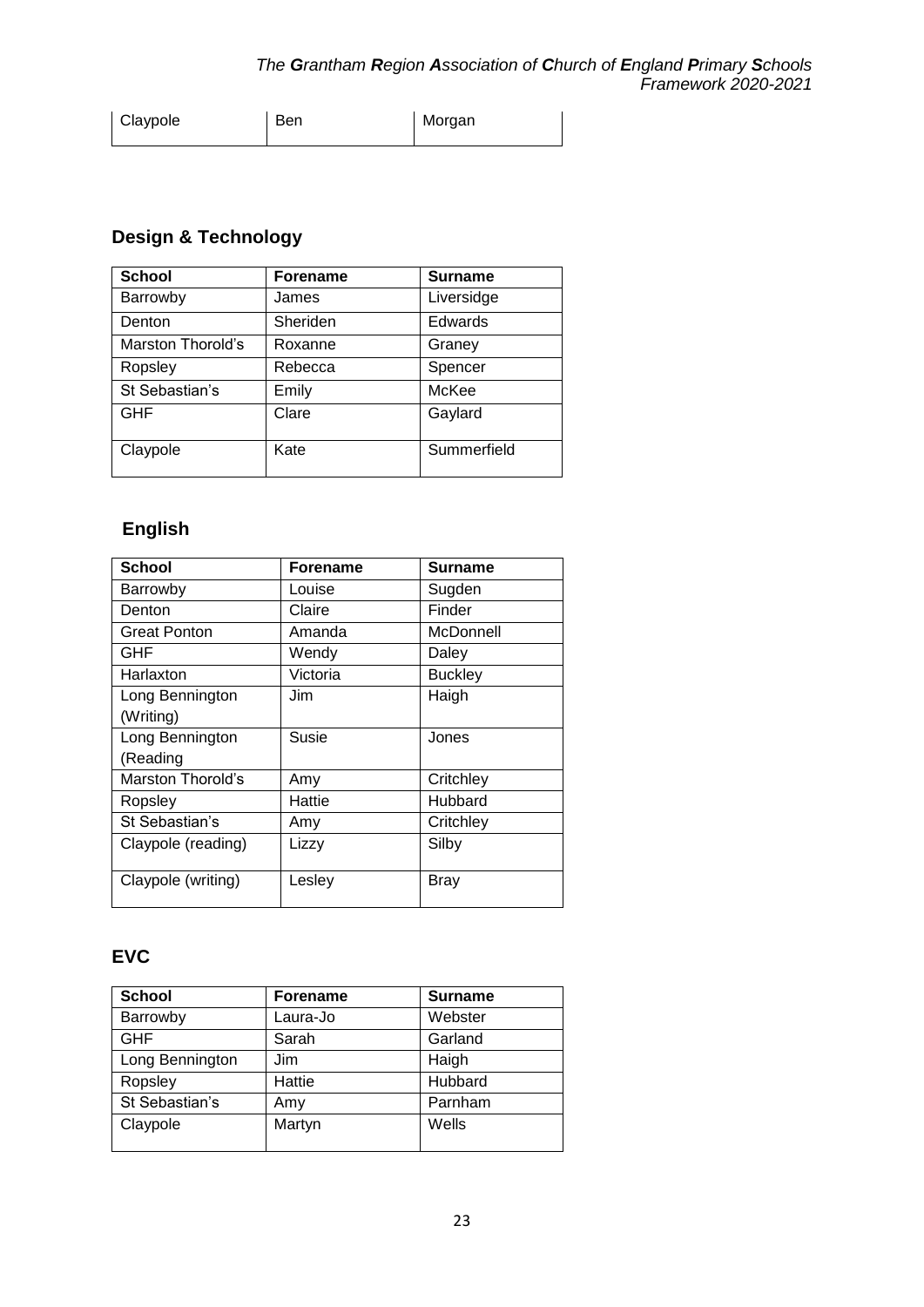## **EYFS**

| <b>School</b>       | <b>Forename</b> | <b>Surname</b> |
|---------------------|-----------------|----------------|
| Barrowby            | Natasha         | Selby          |
| <b>GHF</b>          | Sarah           | Geraghty       |
| Harlaxton           | Kirsty          | Payne          |
| Long Bennington     | Susie           | Jones          |
| Marston & Thorold   | Carys           | Cant           |
| Ropsley             | Sarah           | Hickey         |
| St Sebastian's      | Louise          | Moxham         |
| <b>Great Ponton</b> | Sarah           | Carter         |
| Claypole            | Lynn            | Kurvink        |

# **History**

| <b>School</b>     | <b>Forename</b> | <b>Surname</b> |
|-------------------|-----------------|----------------|
| Barrowby          | James           | Liversidge     |
| <b>GHF</b>        | Peggy           | <b>Hills</b>   |
| Harlaxton         | Natasha         | Middleton      |
| Denton            | Helen           | Ainsworth      |
|                   |                 |                |
| Long Bennington   | Rachel          | <b>Mills</b>   |
| Marston Thorold's | Jacqui          | Fulcher        |
| Ropsley           | Jane            | Wynne          |
| St Sebastian's    | Jacqui          | Fulcher        |
| Claypole          | Kathryn         | Lile           |
|                   |                 |                |

# **Geography**

| <b>School</b>     | <b>Forename</b> | <b>Surname</b> |
|-------------------|-----------------|----------------|
| Barrowby          | Tabitha         | Swatton        |
| <b>GHF</b>        | Alex            | Tosh           |
| Harlaxton         | Natasha         | Middleton      |
| Denton            | Helen           | Ainsworth      |
|                   |                 |                |
| Long Bennington   | Jim             | Haigh          |
| Marston Thorold's | Jacqui          | Fulcher        |
| Ropsley           | Jane            | Wynne          |
| St Sebastian's    | Jacqui          | Fulcher        |
| C laypole         | Kathryn         | Lile           |
|                   |                 |                |

## **Mathematics**

| School     | <b>Forename</b> | <b>Surname</b> |
|------------|-----------------|----------------|
| Barrowby   | Shelley         | Tinkley        |
| <b>GHF</b> | Shelley         | Arthurs        |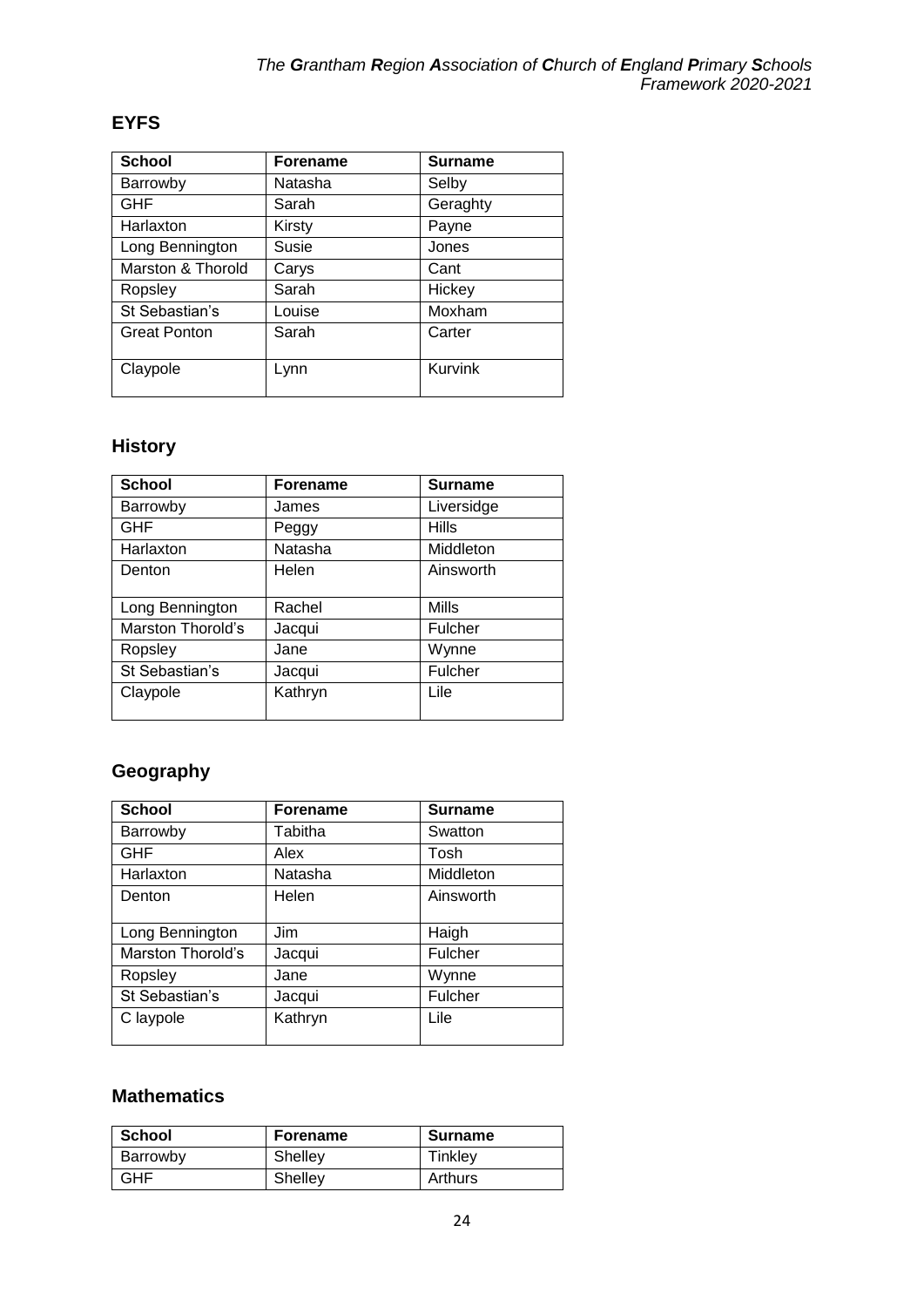#### *The Grantham Region Association of Church of England Primary Schools Framework 2020-2021*

| <b>Great Ponton</b> | Sarah     | Richardson  |
|---------------------|-----------|-------------|
| Harlaxton           | Anita     | Coupland    |
| Long Bennington     | Judith    | Crowson     |
| Long Bennington     |           |             |
|                     |           |             |
| Marston Thorold's   | lan       | Woolerton   |
|                     |           |             |
| Ropsley             | Catherine | Langley     |
| St Sebastian's      | Dale      | Palmer      |
| Claypole            | Kate      | Summerfield |

#### **MFL**

| <b>School</b>       | <b>Forename</b> | <b>Surname</b> |
|---------------------|-----------------|----------------|
| Barrowby            | Laura-Jo        | Webster        |
| Denton              | Sheriden        | Edwards        |
| <b>GHF</b>          | Sarah           | Garland        |
| <b>Great Ponton</b> | Kate            | McGowan        |
| Long Bennington     | Diana           | Flint          |
| Marston Thorold's   | lan             | Woolerton      |
| Ropsley             | Catherine       | Langley        |
| St Sebastian's      | Dale            | Palmer         |
| Claypole            | Lesley          | <b>Bray</b>    |

#### **Music**

| <b>School</b>     | <b>Forename</b> | <b>Surname</b>     |
|-------------------|-----------------|--------------------|
| Barrowby          | Laura-Jo        | Webster            |
| <b>GHF</b>        | Kirsty          | Rhodes (mat leave) |
| Harlaxton         | Kirsty          | Payne              |
| Long Bennington   | Becky           | King               |
| Long Bennington   | Rachel          | Evans              |
| Marston Thorold's | Cathy           | Liversidge         |
| Ropsley           | Sarah           | Hickey             |
| St Sebastian's    | Cathy           | Liversidge         |
| Claypole          | Tammy           | Hussein            |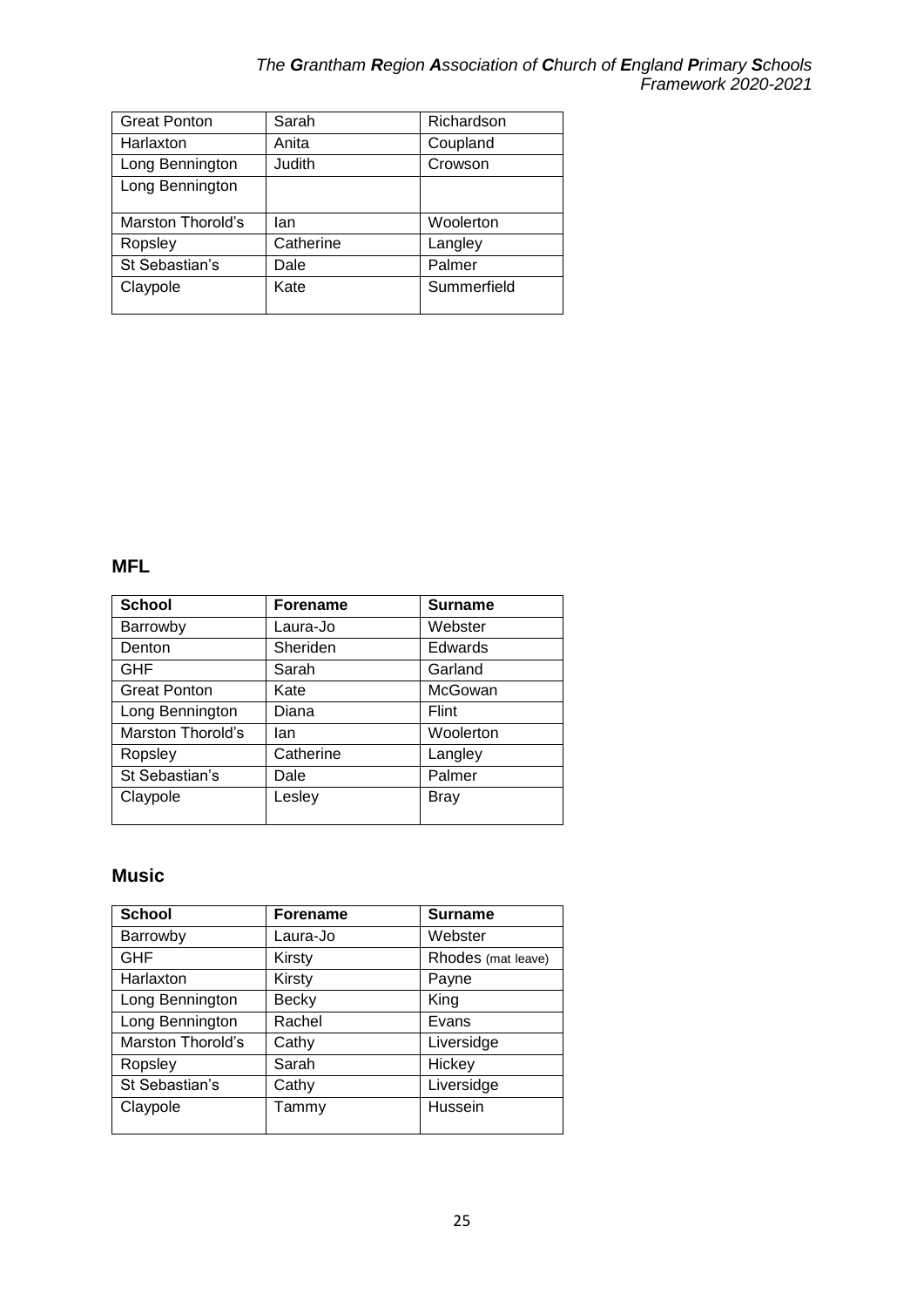| <b>School</b>            | <b>Forename</b> | <b>Surname</b>  |
|--------------------------|-----------------|-----------------|
| Barrowby                 | Sarah           | <b>Banfield</b> |
| Denton                   | Sue             | Lee             |
| Harlaxton                | Ben             | Rowe            |
| <b>GHF</b>               | Jo              | Spendlove       |
| <b>GHF</b>               | Georgia         | Bryan           |
| <b>Great Ponton</b>      | Keith           | Leader          |
| Long Bennington          | Lucy            | Bowden          |
| <b>Marston Thorold's</b> | Louise          | Moxham          |
| Ropsley                  | Hattie          | Hubbard         |
| St Sebastian's           | Callum/Louise   | Johnson/ Moxham |
| Claypole                 | Emma            | <b>Bowles</b>   |

# **PE**

## **PSCHE**

| <b>School</b>            | <b>Forename</b> | <b>Surname</b> |
|--------------------------|-----------------|----------------|
| Barrowby                 | Shelley         | Tinkley        |
| <b>GHF</b>               | Amy             | Shipman        |
| Harlaxton                | Karen           | Ambrose        |
| Long Bennington          | Rachel          | Newcombe       |
| <b>Marston Thorold's</b> | Helen           | Copson         |
| Ropsley                  | Ann             | Cook           |
| Ropsley                  | Louise          | North          |
| St Sebastian's           | Helen           | Copson         |
| <b>Great Ponton</b>      | Keith           | Leader         |
| Claypole                 | Lynn            | Kurvink        |

# **Pupil Premium**

| <b>School</b>       | <b>Forename</b> | <b>Surname</b> |
|---------------------|-----------------|----------------|
| Barrowby            | Louise          | Sugden         |
| <b>GHF</b>          | Sarah           | Garland        |
| Long Bennington     | Rachel          | Newcombe       |
| Ropsley             | Louise          | <b>North</b>   |
| St Sebastian's      | Louise          | Moxham         |
| <b>Great Ponton</b> | Keith           | Leader         |
| Claypole            | Martyn          | Wells          |

**RE**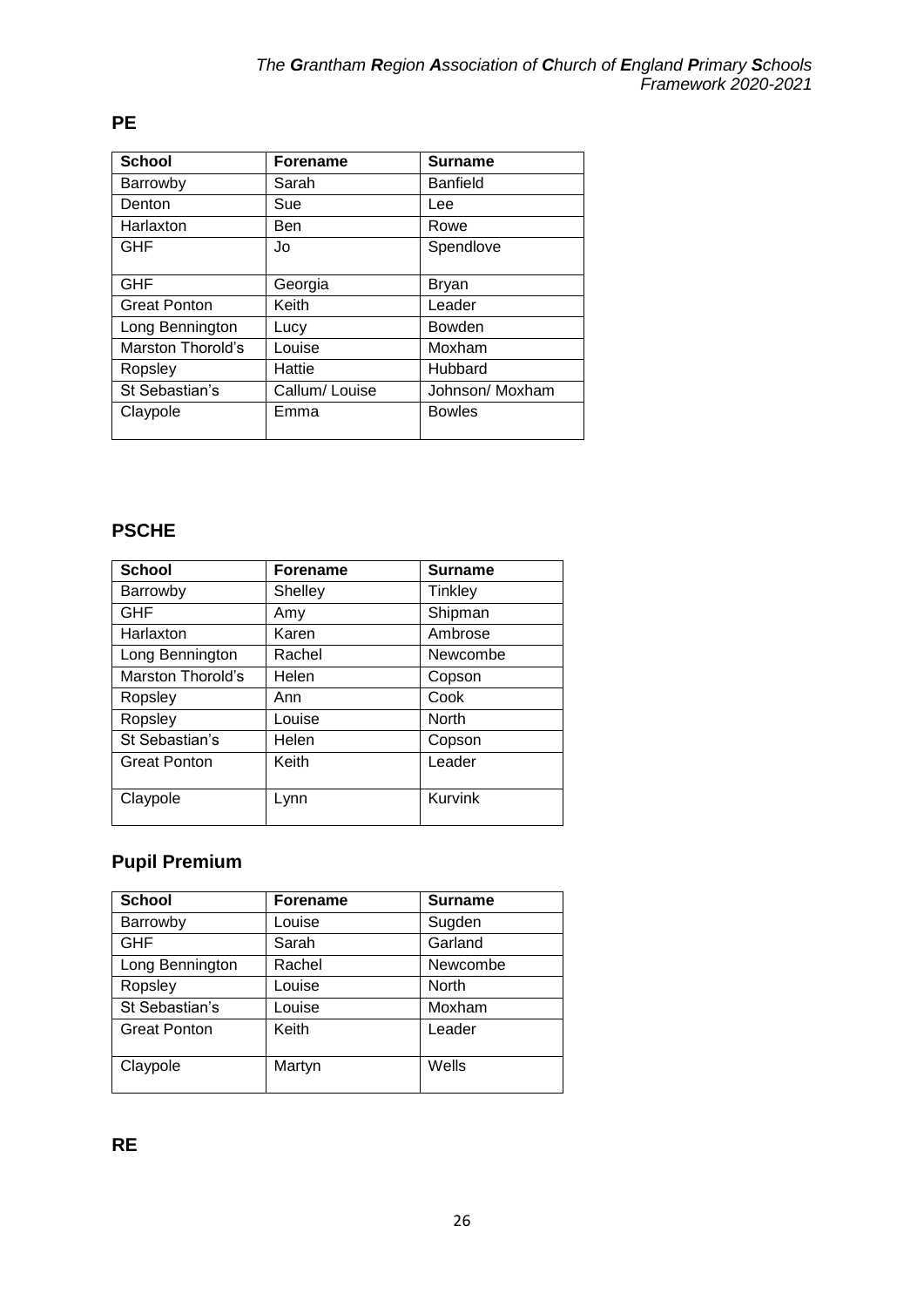| The Grantham Region Association of Church of England Primary Schools |  |                     |
|----------------------------------------------------------------------|--|---------------------|
|                                                                      |  | Framework 2020-2021 |

| <b>School</b>       | <b>Forename</b> | <b>Surname</b> |
|---------------------|-----------------|----------------|
| Barrowby            | Natasha         | Selby          |
| Denton              | Rachel          | Harper         |
| <b>Great Ponton</b> | Jo              | Oliver         |
| GHF                 | Jo              | Spendlove      |
| GHF                 | Lin             | Raistrick      |
| Harlaxton           | Victoria        | <b>Buckley</b> |
| Long Bennington     | Liz             | Woodrow        |
| Marston Thorold's   | lan             | Woolerton      |
| Ropsley             | Jane            | Wynne          |
| St Sebastian's      | Helen           | Copson         |
| Claypole            | Lynn            | Kurvink        |

# **Science**

| <b>Forename</b> | <b>Surname</b> |
|-----------------|----------------|
| Shelley         | Tinkley        |
| Tabitha         | Swatton        |
| Michelle        | Hailes         |
| Rachel          | Davidson       |
| Jen             | Marshall       |
|                 |                |
| Kate            | McGowan        |
| Jane            | White          |
| Cathy           | Liversidge     |
| Jane            | Wynne          |
| Cathy           | Liversidge     |
| Kate            | Summerfield    |
|                 |                |

#### **SEND**

| School   | <b>Forename</b> | <b>Surname</b> |
|----------|-----------------|----------------|
| Barrowby | India           | Lees           |
| Denton   | Rachel          | Harper         |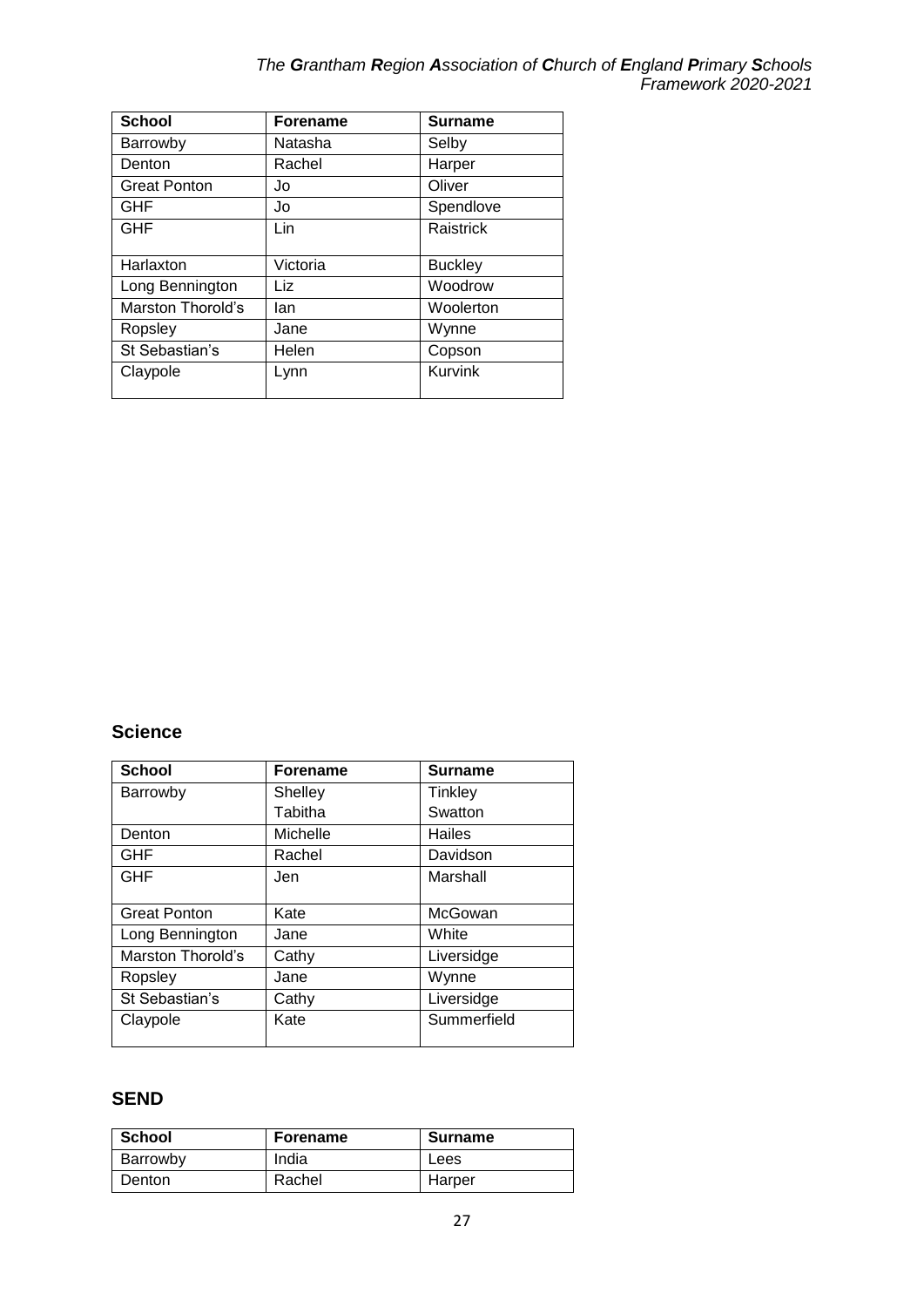#### *The Grantham Region Association of Church of England Primary Schools Framework 2020-2021*

| <b>Great Ponton</b> | Jo        | Oliver    |
|---------------------|-----------|-----------|
| <b>GHF</b>          | Sarah     | Geraghty  |
| Long Bennington     | Christine | Macdonald |
| Marston Thorold's   | Jacqui    | Fulcher   |
| Ropsley             | Sarah     | Hickey    |
| St Sebastian's      | Jacqui    | Fulcher   |
| Claypole            | Kathryn   | Lile      |

## <span id="page-27-0"></span>**Appendix 5**



# **GRACE Schools - Governor Support**

<span id="page-27-1"></span>School…………………………Governor ……………………………………………

Date……………………………………………..

School Visited ……………………………………..

**Focus for the Governor Support:**

**Description and what was seen or collected:**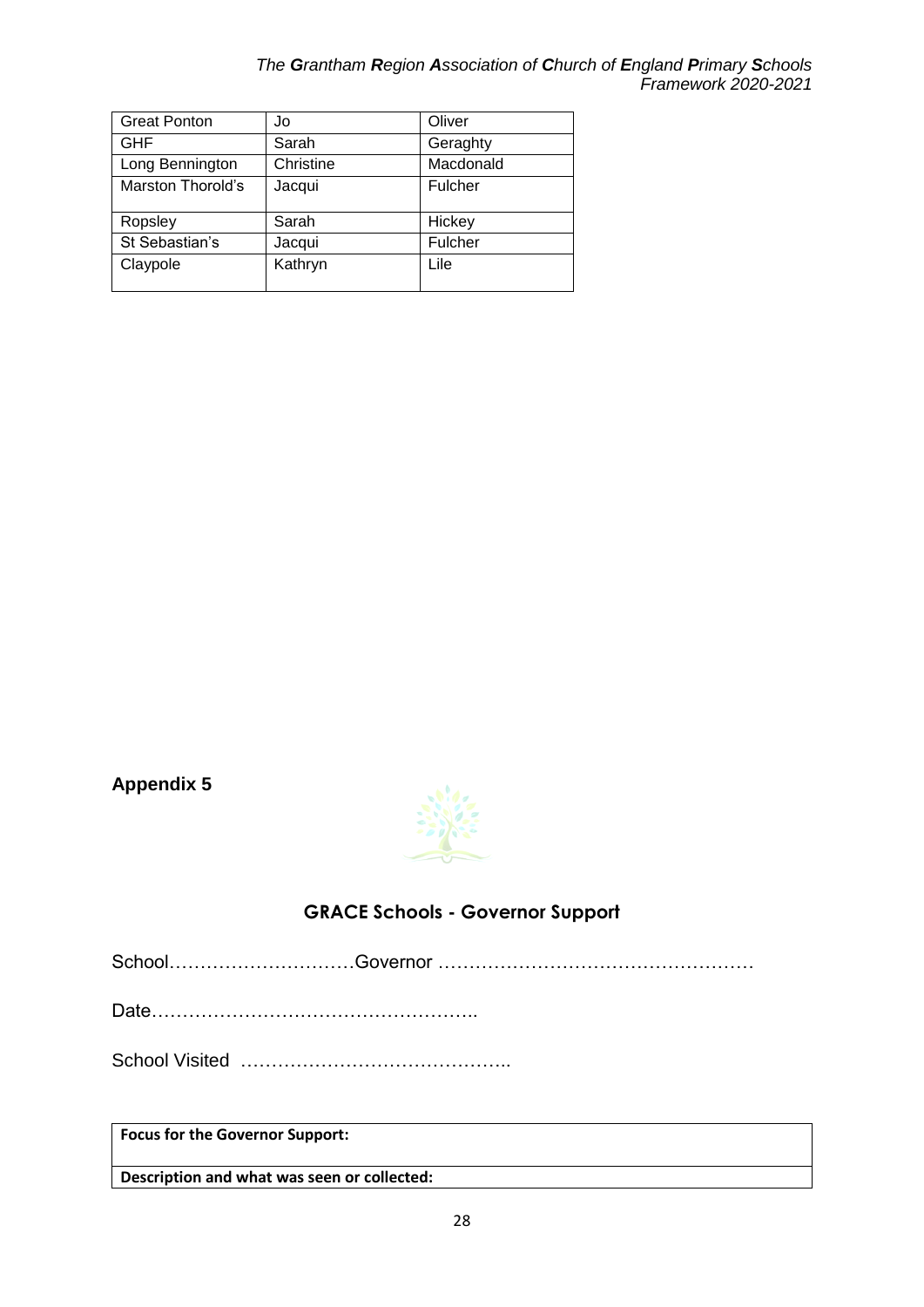$\overline{\phantom{a}}$ 

| <b>Areas of Strength:</b>     |
|-------------------------------|
|                               |
|                               |
|                               |
| <b>Areas for Development:</b> |
|                               |
|                               |
|                               |
| <b>Recommendations:</b>       |
|                               |
|                               |
|                               |
| <b>Shared Resources:</b>      |
|                               |
|                               |
|                               |

#### <span id="page-28-0"></span>**Appendix 6**

 $\mathsf{r}$ 



#### **GRACE Schools – Cluster Meeting Minutes**

<span id="page-28-1"></span>Subject:……………… Host School: ……………………… Cluster Lead: ……………………

Date……………

#### Attendance:

| <b>Partner Schools</b> | <b>Staff</b> | <b>Partner Schools</b> | <b>Staff</b> |
|------------------------|--------------|------------------------|--------------|
| Barrowby               |              | Great Ponton           |              |
| Claypole               |              | Long Bennington        |              |
| Dudley House           |              | Ropsley                |              |
| Denton                 |              | St. John's             |              |
| Harlaxton              |              | St. Sebastian's        |              |
| Gonerby Hill Foot      |              |                        |              |

Apologies